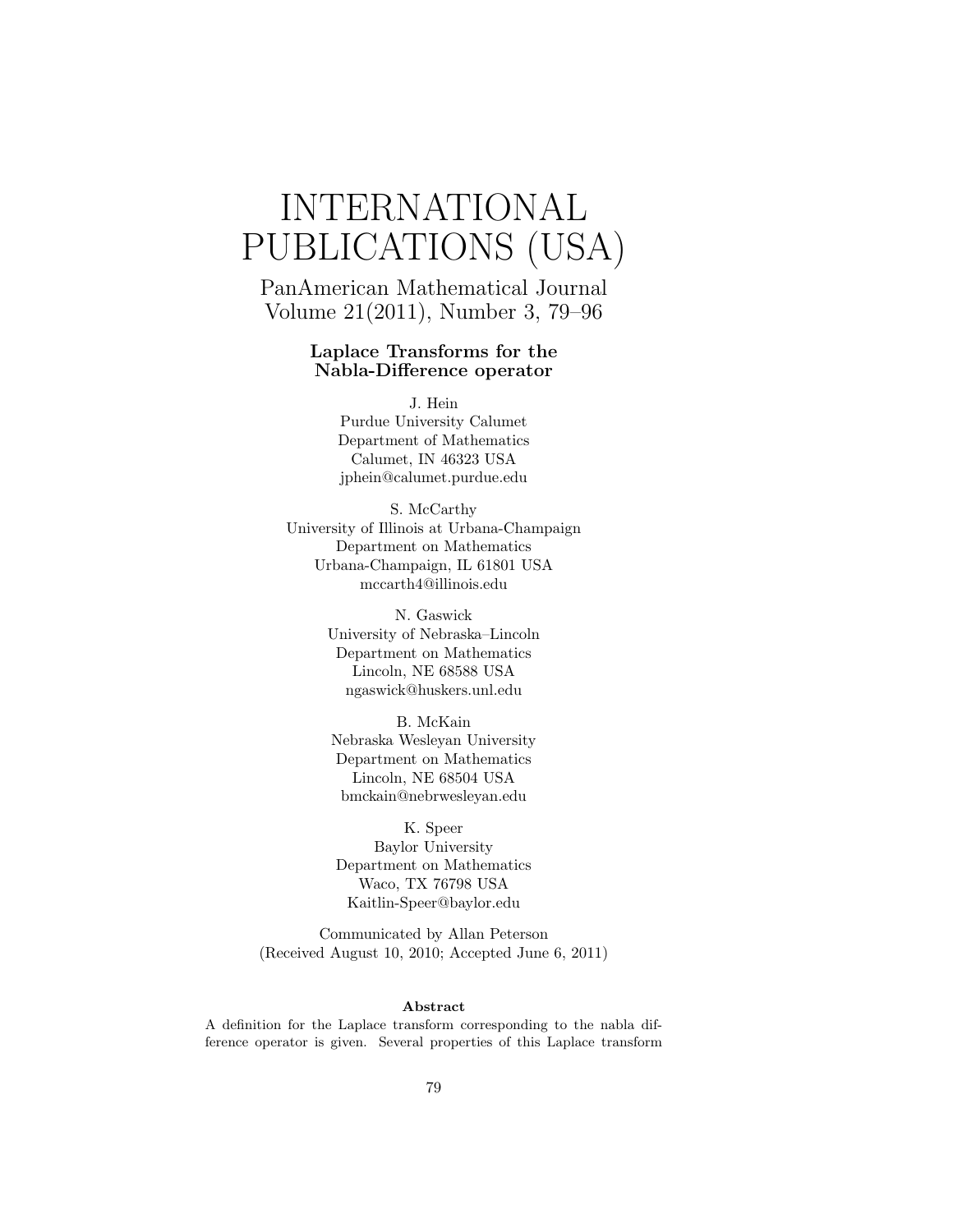are established. Further, a definition for the discrete nabla Mittag-Leffler function is provided. Our results are then shown to be robust enough to lead to a practical method for solving initial value problems for discrete fractional nable difference equations of order  $\nu$ ,  $0 < \nu < 1$ .

#### AMS (MOS) Subject Classification: 26A42 (39A10)

Key words: nabla-difference operator, Laplace transform, Mittag-Leffler function.

#### 1 Introduction

The continuous fractional calculus has been well developed (see the books by Miller and Ross [24], Oldham and Spanier [27], and Podlubny [28]). Recently there has been a great deal of interest in the discrete fractional calculus (see the papers by Atici and Eloe [1, 2, 3, 4, 5], Goodrich [9, 10, 11, 12, 13, 14, 15, 16, 17], Miller and Ross [25], and M. Holm [19, 20, 21]). The discrete delta fractional calculus has been studied in Atici and Eloe [1, 2, 3, 4], Goodrich [9, 10, 12, 13, 15, 16], Miller and Ross [25], and M. Holm [19, 20, 21]. The disadvantage of the discrete delta fractional calculus is the shifting of domains when one goes from the domain of the function to the domain of its delta fractional difference. This problem is not as great with the fractional nabla difference as noted by Atici and Eloe in [5]. In this paper we continue the study of the discrete fractional nabla calculus. We then define the corresponding nabla Laplace transform motivated by the very general definition of the delta Laplace transform that was first defined in a very general way by Bohner and Peterson [7]. Several properties of this nabla Laplace transform are then derived. Fractional nabla Taylor monomials are defined and formulas for their nabla Laplace transforms are presented. Then the discrete nabla version of the Mittag–Leffler function and its nabla Laplace transform is obtained. Finally, a variation of constants formula for an initial value problem for a  $\nu^{th}$ ,  $0 < \nu < 1$ , order nabla fractional difference equation is given along with some applications.

#### 2 Preliminary Definitions

We first give some notation and state elementary results concerning the nabla calculus (for the corresponding results for the delta calculus see, for example, Kelley and Peterson [22]), which we will use in this paper. Let  $a \in \mathbb{R}$ , then we define  $\mathbb{N}_a = \{a, a+1, a+2, \cdots\}$ . For an arbitrary function  $f : \mathbb{N}_a \to \mathbb{R}$ we define the nabla operator (backwards difference operator),  $\nabla$ , by  $(\nabla f)(t) :=$  $f(t) - f(t-1)$  for all  $t \in \mathbb{N}_{a+1}$ . For convenience, we adopt the convention that  $\nabla f(t) := (\nabla f)(t)$ . The operator  $\nabla^n$  is then defined recursively by  $\nabla^n f(t) :=$  $\nabla(\nabla^{n-1}f(t))$  for  $t \in \mathbb{N}_{a+n}$ ,  $n \in \mathbb{Z}^+$ . In addition, we take  $\nabla^0$  to be the identity operator. Motivated by results in time scales (see Bohner and Peterson [7]) we define the backward jump function by  $\rho : \mathbb{N}_a \to \mathbb{N}_a$ , given by  $\rho(t) = \max\{a, t-1\}.$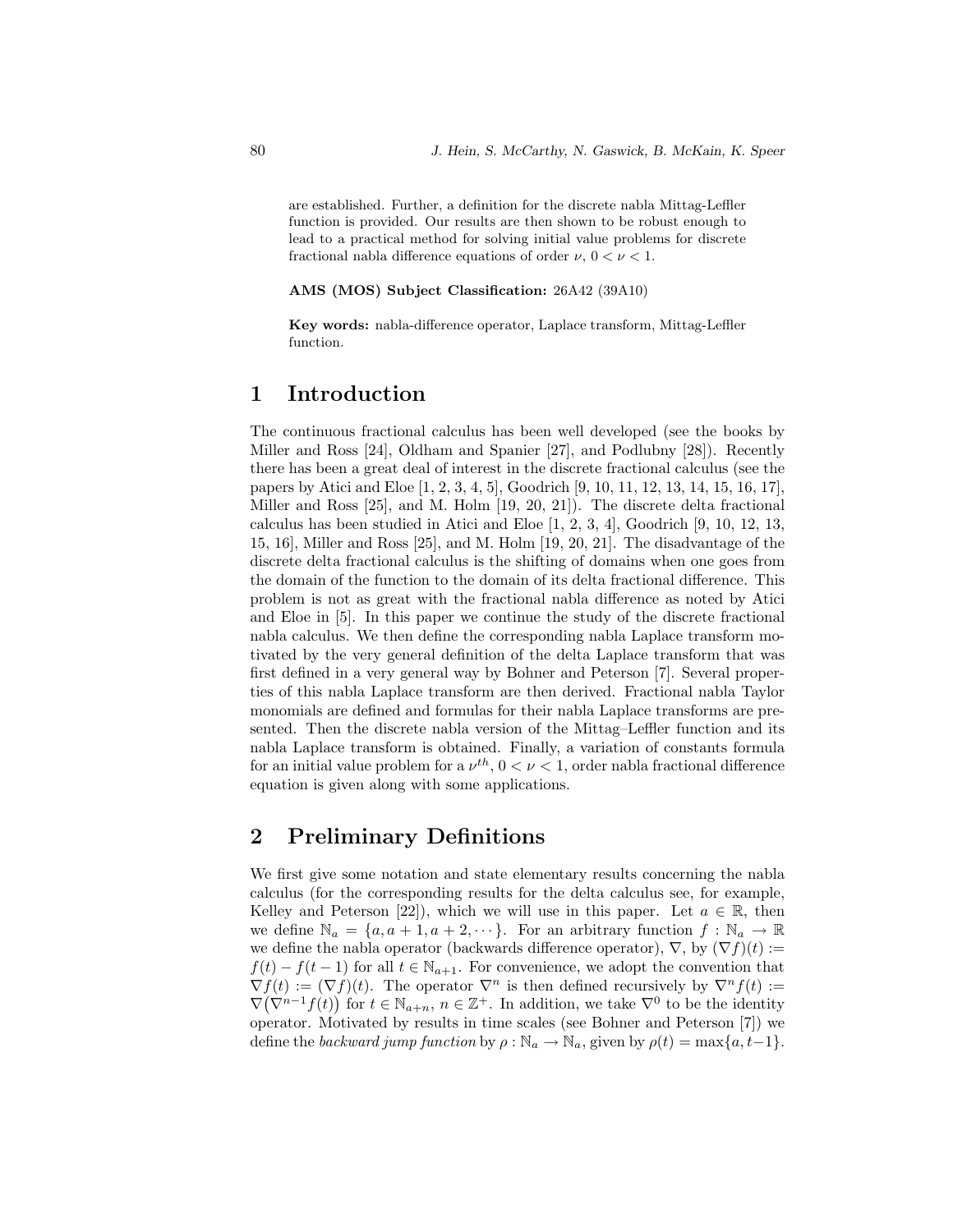Also we let  $f^{\rho}$  denote the composition function  $f \circ \rho$ . We say F is an anti-nabla difference of f on  $\mathbb{N}_a$  provided  $\nabla F(t) = f(t)$  for  $t \in \mathbb{N}_{a+1}$ . If  $c, d \in \mathbb{N}_a$ , then we define the definite nable integral of  $f : \mathbb{N}_a \to \mathbb{R}$  by

$$
\int_{c}^{d} f(t)\nabla t = \begin{cases} \sum_{t=c+1}^{d} f(t), & \text{if } c < d \\ 0, & \text{if } c = d \\ -\sum_{t=d+1}^{c} f(t), & \text{if } d < c. \end{cases}
$$

The fundamental theorem of the nabla calculus is then given as follows:

**Theorem 1** (Fundamental Theorem of Nabla Calculus). Let  $f : \mathbb{N}_a \to \mathbb{R}$  and let F be a nabla antidifference of f on  $\mathbb{N}_a$ , then for any  $c, d \in \mathbb{N}_a$ ,

$$
\int_{c}^{d} f(t)\nabla t = F(d) - F(c).
$$

Given two functions  $u, v : \mathbb{N}_a \to \mathbb{R}$  and  $t \in \mathbb{N}_{a+1}$ , we have the (nabla) product rule

$$
\nabla \big(u(t)v(t)\big) = u(t)\nabla v(t) + v(t-1)\nabla u(t).
$$

This leads to the (nabla) integration (summation) by parts formula

$$
\int_{b}^{c} u(t)\nabla v(t)\nabla t = u(t)v(t)\Big|_{b}^{c} - \int_{b}^{c} v(t-1)\nabla u(t)\nabla t.
$$
 (1)

## 3 Fractional Sums and Fractional Differences

With the relevant preliminaries established, we are now ready to develop what we mean by fractional differences and fractional sums. In the parlance of fractional difference equations, these are analogous to fractional derivatives and fractional integrals, respectively. To do this we must recall the definition of the rising factorial function, which is defined by

$$
k^{\overline{n}} := k(k+1)\cdots(k+n-1) = \frac{(k+n-1)!}{(k-1)!},
$$

when  $n$  a non-negative integer. Readers familiar with the Pochhammer function may recognize this notation in its alternative form,  $(k)_n$ . See Knuth [23].

We will now establish a result analogous to the Cauchy formula for repeated integration. This result will motivate our definition of fractional integrals. For completeness we prove this result.

**Theorem 2** (Repeated Summation Rule). Let  $f : \mathbb{N}_a \to \mathbb{R}$  be given, then

$$
\int_b^t \int_b^{\tau_1} \cdots \int_b^{\tau_{n-1}} f(\tau_n) \nabla \tau_n \cdots \nabla \tau_2 \nabla \tau_1 = \frac{1}{(n-1)!} \int_b^t (t - \rho(\tau_1))^{\overline{n-1}} f(\tau_1) \nabla \tau_1.
$$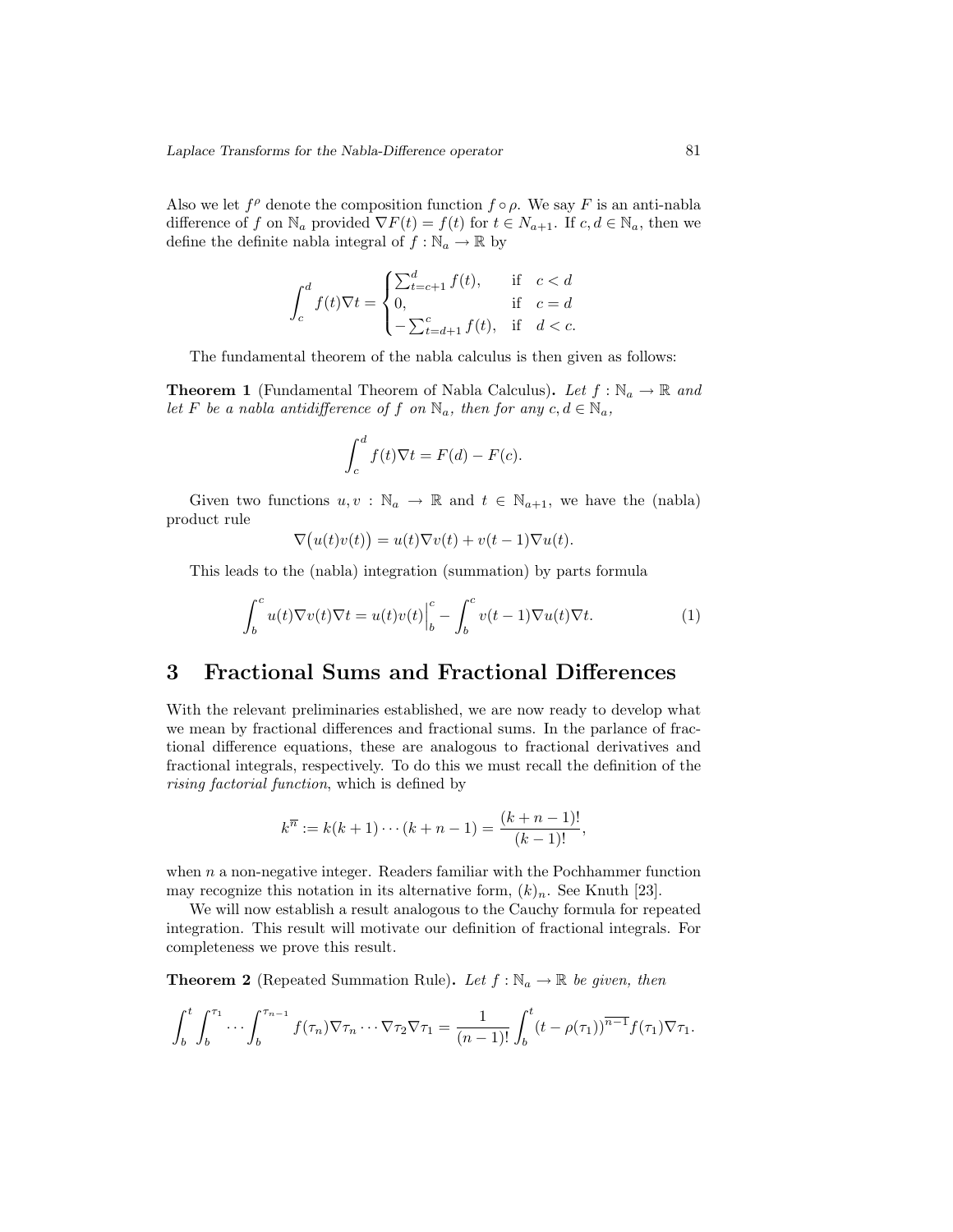*Proof.* We will prove this by induction on n for  $n \geq 1$ , the  $n = 1$  case being trivially true. Assuming the conclusion for some  $n \geq 1$ , we let

$$
y(t) = \int_b^t \int_b^{\tau_1} \cdots \int_b^{\tau_{n-1}} \int_b^{\tau_n} f(\tau_{n+1}) \nabla \tau_{n+1} \nabla \tau_n \cdots \nabla \tau_2 \nabla \tau_1.
$$

Let  $g(\tau_n) = \int_b^{\tau_n} f(\tau_{n+1}) \nabla \tau_{n+1}$ , then it follows from the induction assumption that

$$
y(t) = \frac{1}{(n-1)!} \int_b^t (t - \rho(\tau_1))^{\overline{n-1}} g(\tau_1) \nabla \tau_1.
$$

It can be shown that  $\frac{1}{(n-1)!}(t-\rho(\tau_1))^{\overline{n-1}} = -\frac{1}{n!}\nabla(t-\tau_1)^{\overline{n}}$ , so if we take  $u(\tau_1) = g(\tau_1)$  and  $\nabla v(\tau_1) = \frac{1}{(n-1)!}(t - \rho(\tau_1))^{\overline{n-1}}$ , then  $\nabla u(\tau_1) = f(\tau_1)$ , and  $v(\tau_1) = -\frac{1}{n!} (t - \tau_1)^{\overline{n}}$ . Using the integration by parts formula (1), it follows that

$$
y(t) = \int_b^t u(\tau_1) \nabla v(\tau_1) \nabla \tau_1
$$
  
=  $\left( -\frac{1}{n!} (t - \tau_1)^{\overline{n}} \int_b^{\tau_1} f(\tau_{n+1}) \nabla \tau_{n+1} \right) \Big|_b^t + \frac{1}{n!} \int_b^t (t - \rho(\tau_1))^{\overline{n}} f(\tau_1) \nabla \tau_1.$ 

Evaluating the first term at  $\tau_1 = t$ , we have  $0^{\overline{n}} = 0$ , and at  $\tau_1 = b$ , the integral evaluates to zero. The desired result follows.  $\Box$ 

Having previously defined  $\nabla^n f(t)$  for n a non-negative integer, we use the above result to define  $\nabla^n f(t)$  for negative integers n.

**Definition 3** (Integral Sum). Let  $f : \mathbb{N}_a \to \mathbb{R}$  be given and  $n \in \mathbb{Z}^+$ , then

$$
\nabla_a^{-n} f(t) := \frac{1}{(n-1)!} \int_a^t (t - \rho(s))^{\overline{n-1}} f(s) \nabla s.
$$

With the integer order nabla differences and sums defined, we want to define the fractional order nabla differences and sums. To do this we extend the definition of the falling function  $k^{\overline{n}} = \frac{(k+n-1)!}{(k-1)!}$  in the obvious way by defining

$$
k^{\overline{\nu}} := \frac{\Gamma(k+\nu)}{\Gamma(k)}, \quad \text{for all} \quad k, \nu \in \mathbb{R}
$$
 (2)

such that  $\Gamma(k + \nu)$  is defined. Here we adopt the common convention that  $\Gamma(b)$  $\frac{\Gamma(b)}{\Gamma(c)} := 0$  whenever  $\Gamma(b)$  is defined and  $\Gamma(c)$  is undefined. The motivation for this convention is the property that  $\lim_{x\to c} \frac{\Gamma(b)}{\Gamma(x)} = 0$ . Later we will use the generalized power rule (which is easily proved using (2))

$$
\nabla (t-a)^{\overline{\mu}} = \mu (t-a)^{\overline{\mu-1}}, \quad t \in \mathbb{N}_a,
$$
\n(3)

where  $a, \mu \in \mathbb{R}$  such that both sides of the equation are defined. A generalization of this is the useful formula

$$
\nabla^{n}(t-a)^{\overline{\mu}} = (\mu - n + 1)^{\overline{n}}(t-a)^{\overline{\mu - n}}.
$$
 (4)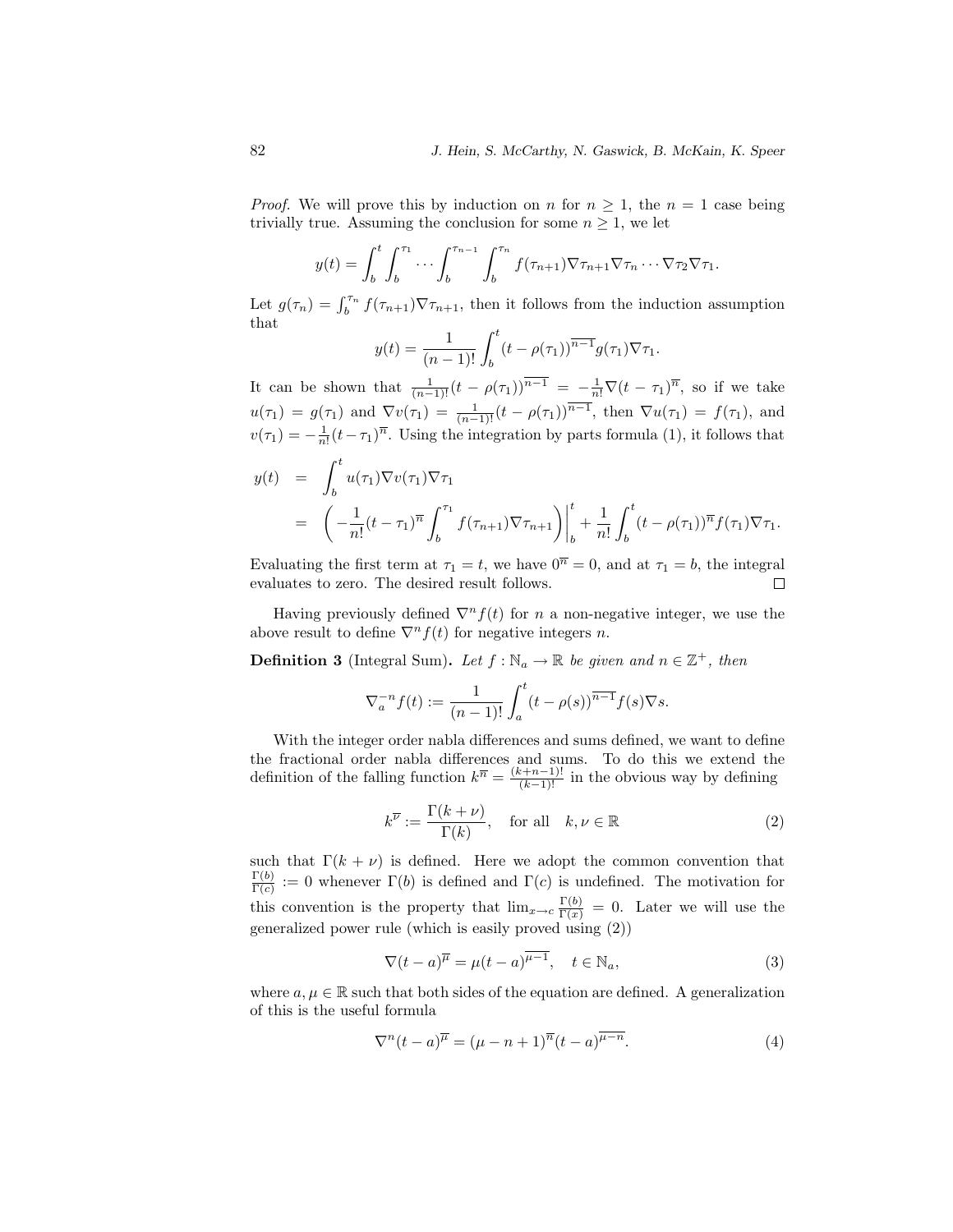which is easily proved by induction on  $n$ .

Now we can define fractional nabla sums and nabla differences.

**Definition 4** (Nabla Fractional Sum). Let  $f : \mathbb{N}_a \to \mathbb{R}$  be given and  $v \in \mathbb{R}^+$ , then

$$
\nabla_a^{-\nu} f(t) := \frac{1}{\Gamma(\nu)} \int_a^t (t - \rho(s))^{\overline{\nu - 1}} f(s) \nabla s.
$$

We then define the nabla fractional difference in terms of a nabla fractional sum.

**Definition 5** (Nabla Fractional Difference). Let  $f : \mathbb{N}_a \to \mathbb{R}, v \in \mathbb{R}^+$  and choose N such that  $N - 1 < \nu \leq N$ . Then, for  $t \in \mathbb{N}_{a+N}$ ,

$$
\nabla_a^{\nu} f(t) := \nabla^N \nabla_a^{-(N-\nu)} f(t).
$$

We will return to the fractional case in the next section; however, we must digress momentarily to give a Leibniz rule for differences acting on indefinite integrals. In a later section, we will generalize this Leibniz rule to fractional differences acting on indefinite integrals. For completeness we prove the following result:

**Theorem 6** (Leibniz Rule). Let  $g : \mathbb{N}_a \times \mathbb{N}_a \to \mathbb{R}$ , then for  $t \in \mathbb{N}_{b+1}$ ,  $b \in \mathbb{N}_a$ ,

$$
\nabla_t \int_b^t g(s, t) \nabla s = g(t, t-1) + \int_b^t \nabla_t g(s, t) \nabla s
$$
  
=  $g(t, t) + \int_b^{t-1} \nabla_t g(s, t) \nabla s.$ 

where  $\nabla_t$  denotes the nabla difference with respect to t.

*Proof.* For  $t \in \mathbb{N}_{b+1}$ ,  $b \in \mathbb{N}_a$ ,

$$
\nabla_t \int_b^t g(s, t) \nabla s = \sum_{s=b+1}^t g(s, t) - \sum_{s=b+1}^{t-1} g(s, t-1)
$$
  
=  $\left(\sum_{s=b+1}^t g(s, t)\right) - \left(\sum_{s=b+1}^t g(s, t-1)\right) + g(t, t-1)$   
=  $g(t, t-1) + \int_a^t \nabla_t g(s, t) \nabla s.$ 

The second equality follows similarly.

 $\Box$ 

#### 4 Laplace Transform

Having established the necessary preliminaries, we are now ready to discuss the most important application of this material: the Laplace transform. The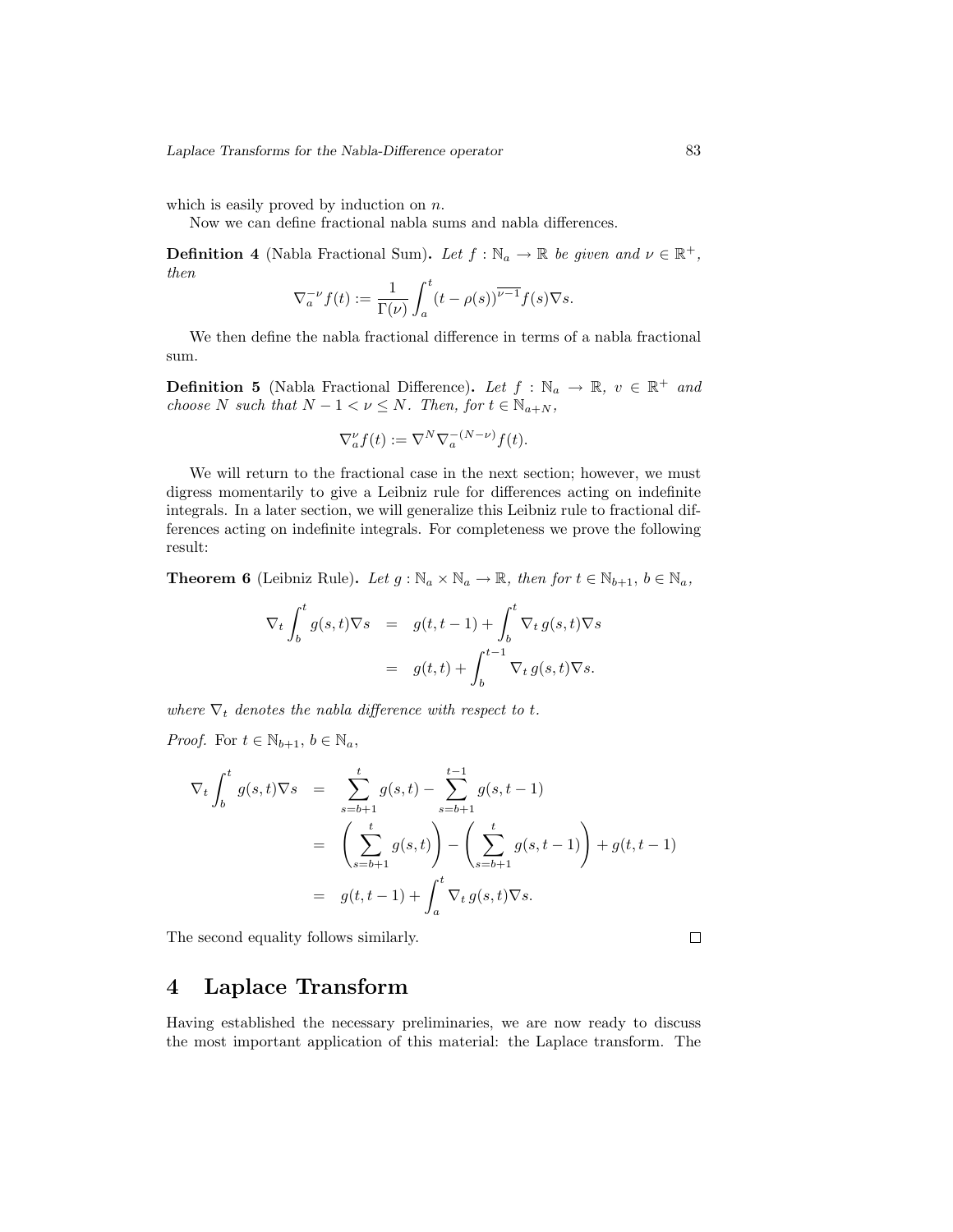Laplace transform, as in the standard calculus, will provide us with an elegant way to solve initial value problems for a fractional nabla difference equation. In this section, we will lay the groundwork for this method, prove the basic properties, and establish a means in which to solve various initial-value (nabla) fractional difference equations. We begin this section by defining the (nabla) exponential function  $e_p(t, a)$ , as the solution to the following initial value problem:

$$
\nabla f(t) = pf(t), \quad t \in \mathbb{N}_{a+1}, \quad f(a) = 1,
$$

where  $p \in \mathcal{R} := \mathbb{C} \setminus \{1\}$ . R is called the set of regressive (complex) constants. It is easy to show that

$$
f(t) = (1 - p)^{a - t}
$$

is the unique solution of this IVP. Hence we can simply define the exponential function as follows:

**Definition 7** (Exponential Function). For  $p \in \mathcal{R}$ , we define the nabla exponential function by

$$
e_p(t, a) := (1 - p)^{a - t}, \quad \text{for} \quad t \in \mathbb{N}_a.
$$

Unlike the exponential function,  $e^{pt}$ , on  $\mathbb{R}$ , this function does not satisfy the law of exponents  $e^{pt}e^{rt} = e^{(r+p)t}$ . Instead, we find that  $e_p(t, a)e_r(t, a) =$  $e_{p+r-pr}(t, a)$ . This leads us to define the addition  $\oplus$  on  $\mathcal R$  by

$$
a \oplus b = a + b - ab.
$$

It is easy to see that with this addition,  $\mathcal R$  is an Abelian group and we get the law of exponents:

$$
e_p(t,a)e_r(t,a) = e_{p \oplus r}(t,a).
$$

Furthermore, the additive inverse of  $p \in \mathcal{R}$  is given by  $\ominus a := \frac{-a}{1-a}$ . Now, motivated by the definition of the Laplace transform on a time scale given in [7] we define the (nabla) Laplace transform operator  $\mathcal L$  as follows:

**Definition 8.** For a function  $f : \mathbb{N}_a \to \mathbb{R}$  and  $s \in \mathcal{R}$ , we define the Laplace transform of f by

$$
\mathcal{L}_a\left\{f\right\}(s) := \int_a^\infty e_{\ominus s}^\rho(t, a) f(t) \nabla t.
$$

While this form will prove to be convenient at times, it is also important to consider its equivalent form

$$
\mathcal{L}_a \{ f \} (s) = \sum_{k=1}^{\infty} (1 - s)^{k-1} f(a + k)
$$

which is easily verified. Linearity of this transform follows from the above form. However, what is not immediately evident is the existence and uniqueness of this transform, which we establish in the next two theorems.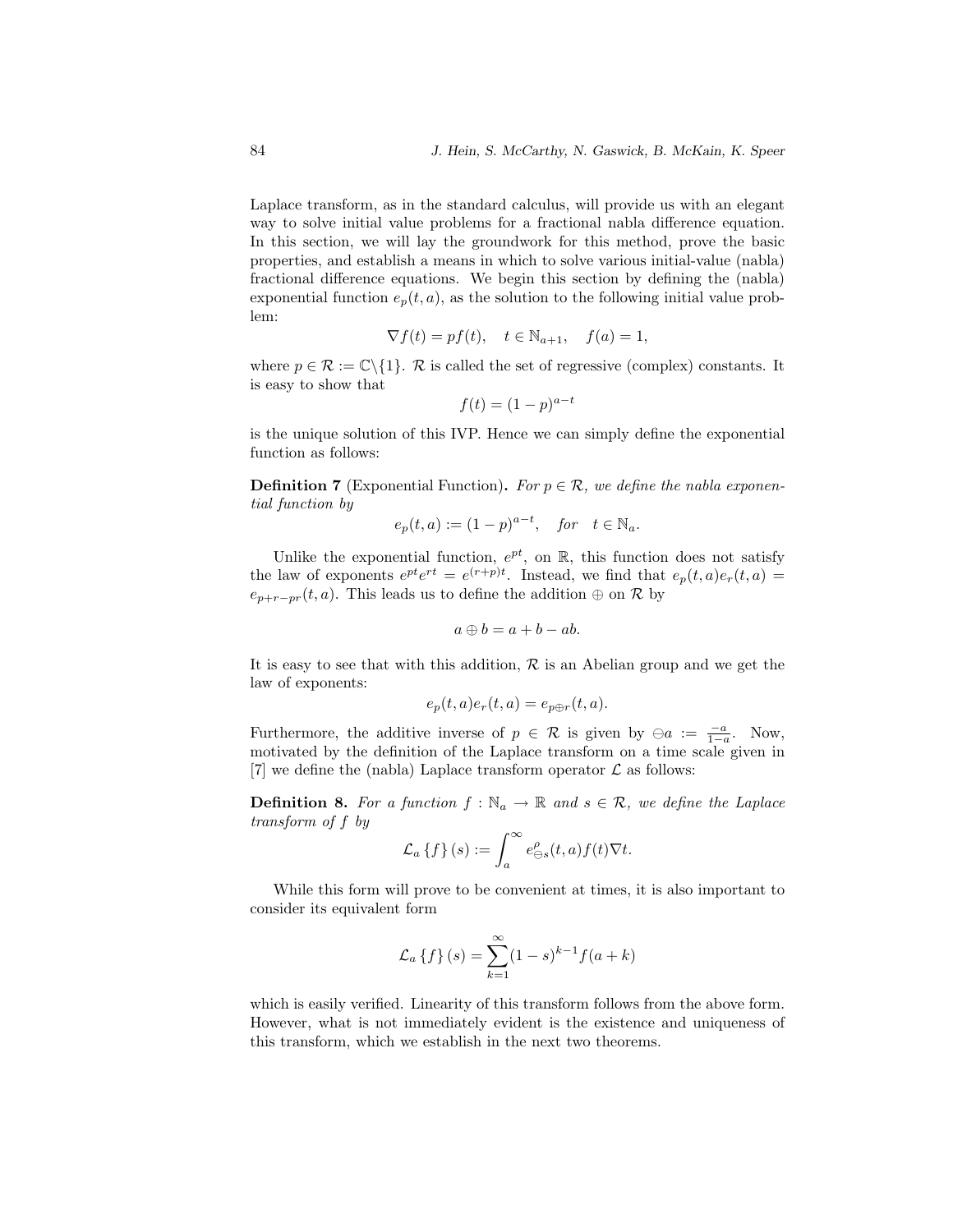**Definition 9.** A function  $f : \mathbb{N}_a \to \mathbb{R}$  is said to be of exponential order  $\alpha$  if there exist constants  $M > 0$  and  $T \in \mathbb{N}_a$  such that  $|f(t)| \leq M|e_\alpha(t, a)|$  for all  $t \in \mathbb{N}_T$ .

Theorem 10 (Existence of Laplace Transform). Given a function of exponential order  $\alpha$ , its Laplace transform exists for  $\left|\frac{1-s}{1-\alpha}\right| < 1$ .

*Proof.* Let f be a function of exponential order  $\alpha$ , so there are constants  $M > 0$ and  $T \in \mathbb{N}_a$  such that  $|f(t)| \leq M|e_\alpha(t, a)|$  for all  $t \in \mathbb{N}_T$ . Fix an integer N such that it is both greater than one and greater than  $T - a$ , so  $a + N > T$ . Then for all  $k \geq N$ , we have that

$$
|f(a+k)| \le M|e_\alpha(a+k,a)| = \frac{M}{|1-\alpha|^k}.
$$

Multiplying both sides by  $|1-s|^{k-1}$  and taking the sum from  $k = N$  to infinity, it follows that for  $\left|\frac{1-s}{1-\alpha}\right| < 1$ ,

$$
\sum_{k=N}^{\infty} \left| (1-s)^{k-1} f(a+k) \right| \leq M \frac{1}{|1-s|} \sum_{k=N}^{\infty} \left( \frac{|1-s|}{|1-\alpha|} \right)^k
$$
  
= 
$$
M \frac{1}{|1-s|} \cdot \left( \frac{|1-s|}{|1-\alpha|} \right)^N \sum_{k=0}^{\infty} \left( \frac{|1-s|}{|1-\alpha|} \right)^k
$$
  
< 
$$
< \infty.
$$

It follows that  $\mathcal{L}_a \{f\} (s)$  converges absolutely for  $\Big|$  $\frac{1-s}{1-\alpha}\Big|<1.$ 

**Theorem 11** (Uniqueness of the Laplace Transform).  $\mathcal{L}_a \{f\}(s) = 0$  if and only if  $f(t) = 0$  for  $t \in \mathbb{N}_{a+1}$ .

Proof. The backward direction is trivial. We now consider the forward direction. Assume that  $\mathcal{L}_a \{f\}(s) = 0$ . This means that  $\sum_{k=1}^{\infty} (1-s)^{k-1} f(a+k) = 0$ . Let  $z = 1 - s$ , shift the index of the sum down by 1 and let  $b_k = f(a + k + 1)$ , so we now have  $\sum_{k=0}^{\infty} b_k z^k = 0$ . Suppose, for a contradiction, that there is an integer  $\alpha$  such that  $b_{\alpha} \neq 0$ , and without loss of generality, suppose  $\alpha$  is the smallest such integer. Since  $s \neq 1$ , then  $z \neq 0$ , so we can divide both sides of our sum by  $z^{\alpha}$  and let  $p(z) = \sum_{k=\alpha}^{\infty} b_k z^{k-\alpha} = 0$ . Let  $\{z_n\}_{n=1}^{\infty}$  be a sequence whose limit is zero such that  $z_n \neq 0$  for all n. By definition of p, it follows that  $\lim_{n\to\infty} p(z_n) = b_\alpha$ . However, this implies that  $b_\alpha = 0$ , which is a contradiction. We therefore have that  $b_k = 0$  for all k, so  $f(t) = 0$  for  $t \in \mathbb{N}_{a+1}$ .  $\Box$ 

The consequence of the above result establishes the rule that two functions, f and g, whose Laplace Transformations are equal are unique on the domain  $\mathbb{N}_{a+1}$ . This, however, says nothing about the values  $f(a)$  and  $g(a)$ , which must be independently verified in order to establish that  $f$  and  $g$  are equal on their domains.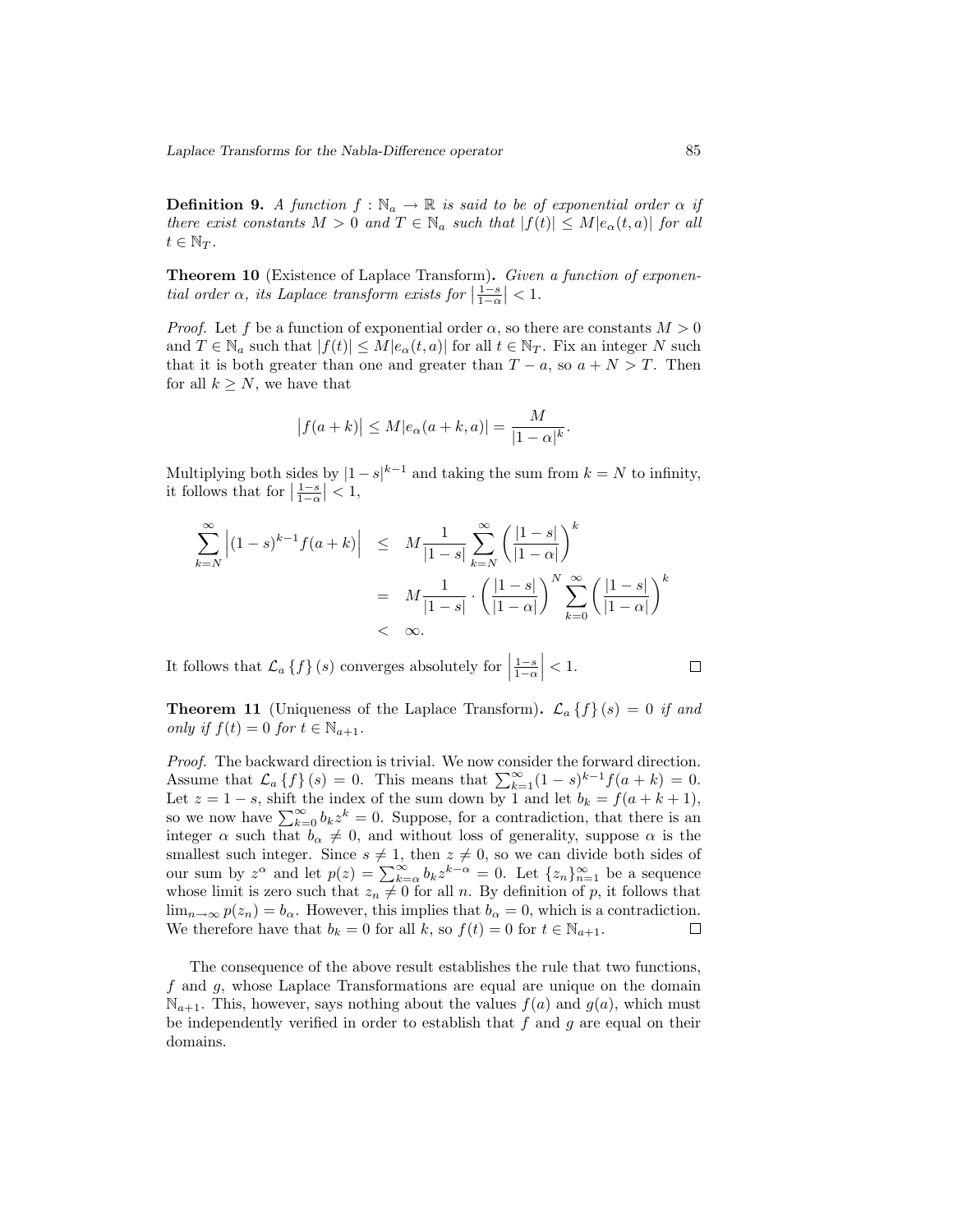#### 5 Fractional Taylor Monomials

We now define nabla Taylor monomials and later generalize them for non-integer orders. Once established, we will determine their Laplace transforms.

**Definition 12** (Taylor Monomials). For all non-negative integers n, we denote the n-th nabla Taylor monomial by  $h_n(t, a)$ , defined recursively by

$$
\begin{cases} h_0(t,a) := 1 \\ h_n(t,a) := \int_a^t h_{n-1}(\tau,a) \nabla \tau, \quad n \ge 1. \end{cases}
$$

In the next theorem we establish a formula for the nabla Taylor monomials.

**Theorem 13.** For all non-negative integers n, we have that  $h_n(t, a) = \frac{(t-a)^n}{n!}$  $\frac{-a)}{n!}$ .

*Proof.* The proof of this result is by induction, where the  $n = 0$  case is trivial. Now, assume that  $h_n(t,a) = \frac{(t-a)^n}{n!}$  $\frac{a}{n!}$  for some  $n \geq 0$ . We then consider

$$
h_{n+1}(t,a) = \int_a^t h_n(\tau,a)\nabla \tau = \frac{1}{n!} \int_a^t (\tau-a)^n \nabla \tau.
$$

By the power rule (3), it can be shown that  $\frac{1}{n+1}(\tau - a)^{\overline{n+1}}$  is an antidifference of  $(\tau - a)^{\overline{n}}$ , so

$$
h_{n+1}(t,a) = \frac{1}{n!} \left( \frac{(\tau - a)^{\overline{n+1}}}{n+1} \bigg|_a^t \right) = \frac{(t-a)^{\overline{n+1}}}{(n+1)!}.
$$

The result follows.

Before we generalize the Taylor monomials for arbitrary values of  $n$ , we first determine the Laplace Transform of the integer-order Taylor monomials.

 $\Box$ 

Theorem 14. For all non-negative integers n, we have that

$$
\mathcal{L}_a\{h_n(\cdot, a)\}(s) = \frac{1}{s^{n+1}}, \quad \text{for} \quad |1 - s| < 1.
$$

*Proof.* The proof is by induction on n. By definition,  $h_0(t, a) = 1$ , so

$$
\mathcal{L}_a\left\{1\right\}(s) = \sum_{k=1}^{\infty} (1-s)^{k-1} = \frac{1}{1 - (1-s)} = \frac{1}{s},
$$

for  $|1-s| < 1$ . Suppose now that  $\mathcal{L}_a\{h_n(\cdot,a)\}(s) = \frac{1}{s^{n+1}}$  for some  $n \geq 0$ and  $|1-s| < 1$ . Then, consider  $\mathcal{L}_a\{h_{n+1}(\cdot,a)\}(s) = \int_a^\infty e_{\ominus s}^\rho(t,a)h_{n+1}(t,a)\nabla t$ . We will apply the integration by parts formula (1) with  $u(t) = h_{n+1}(t, a)$  and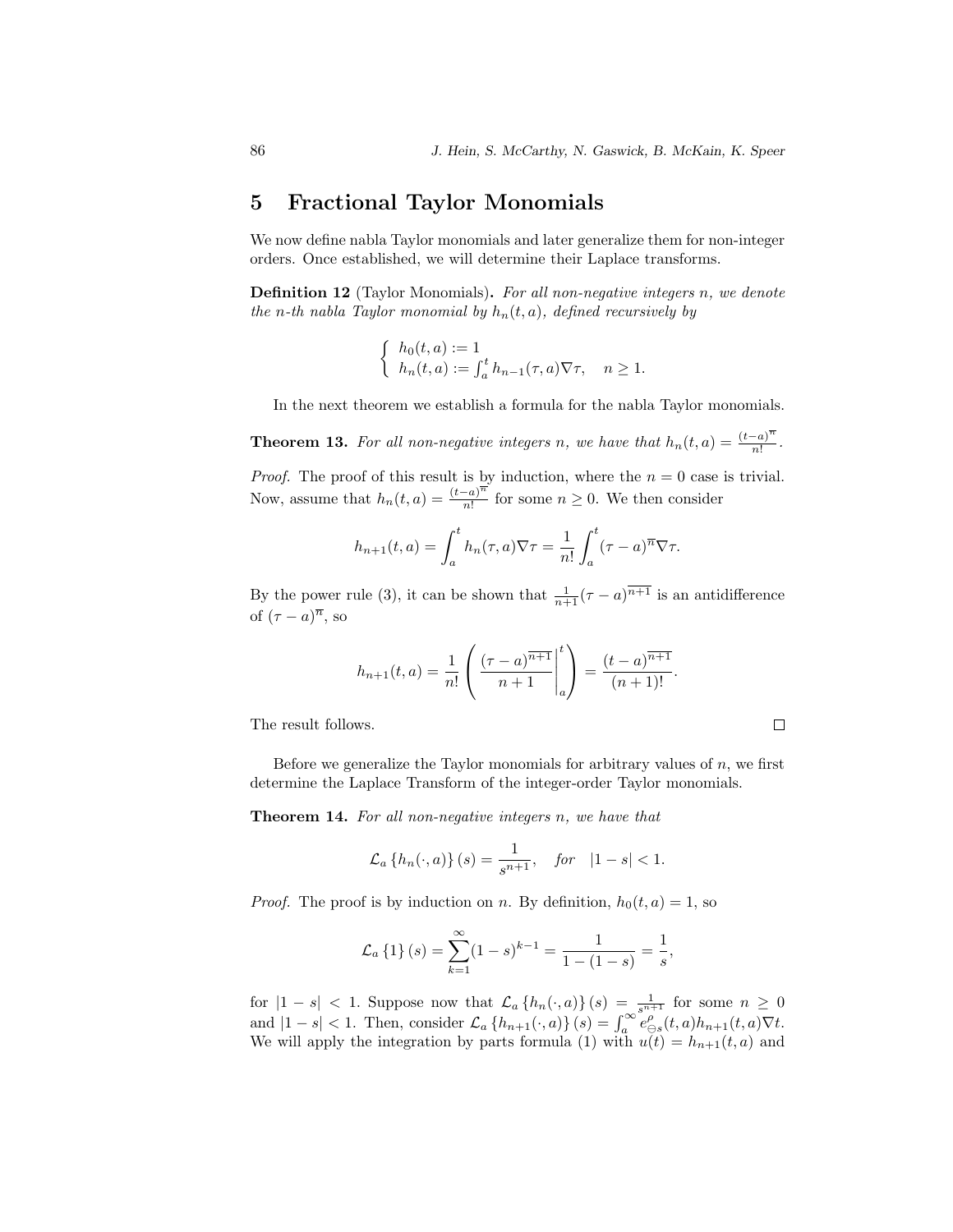$\nabla v(t) = e_{\ominus s}^{\rho}(t, a)$ . It then follows that  $\nabla u(t) = h_n(t, a)$  and it can be shown that  $v(t) = -\frac{1}{s}e_{\Theta s}(t, a)$  is a (nabla) antidifference of  $e_{\Theta s}^{\rho}(t, a)$ . This means that

$$
\mathcal{L}_{a} \{ h_{n+1}(\cdot, a) \} (s) = -\frac{1}{s} e_{\ominus s}(t, a) h_{n+1}(t, a) \Big|_{a}^{\infty} + \frac{1}{s} \int_{a}^{\infty} e_{\ominus s}^{\rho}(t, a) h_{n}(t, a) \nabla t
$$
  

$$
= -\frac{1}{s} (1 - s)^{t - a} h_{n+1}(t, a) \Big|_{a}^{\infty} + \frac{1}{s} \mathcal{L}_{a} \{ h_{n}(\cdot, a) \} (s).
$$

Evaluating the first term as  $t \to \infty$ , given the assumption that  $|1-s| < 1$ , means that the term goes to zero. Likewise, it is easy to show that  $h_n(a, a) = 0$  for all  $n \geq 1$ , thus we have that  $\mathcal{L}_a\{h_{n+1}(\cdot,a)\}(s) = \frac{1}{s^{n+2}}$ , completing the proof.

Next we define the fractional order nabla Taylor monomials.

**Definition 15** (Fractional Order Taylor Monomials). Let  $\nu \in \mathbb{R} \setminus \{-1, -2, \dots\}$ , then the v-th Taylor monomial is given by  $h_{\nu}(t, a) := \frac{(t-a)^{\overline{\nu}}}{\Gamma(\nu+1)}$ .

Before we continue, we will establish a lemma which will prove useful in finding the Laplace transform of the fractional order nabla Taylor monomials.

**Lemma 16.** For  $\nu \in \mathbb{R} \setminus \mathbb{Z}$  and  $n \geq 0$ , we have that

$$
(1+\nu)^{\overline{n}} = \frac{(-1)^n \Gamma(-\nu)}{\Gamma(-\nu-n)}.
$$

*Proof.* The proof is by induction, where the  $n = 0$  case is easily established. Suppose the assertion is true for some  $n \geq 0$ . Then,

$$
(1 + \nu)^{\overline{n+1}} = (1 + \nu)^{\overline{n}} (\nu + n + 1)
$$
  
= 
$$
\frac{(-1)^n \Gamma(-\nu)(\nu + n + 1)}{\Gamma(-\nu - n)}
$$
  
= 
$$
\frac{(-1)^{n+1} \Gamma(-\nu)}{\Gamma(-\nu - (n + 1))}.
$$

The result follows.

We now determine the Laplace transform of the fractional order nabla Taylor monomial.

**Theorem 17.** For  $\nu$  a non-integer real number, we have that

$$
\mathcal{L}_a\left\{h_\nu(\cdot,a)\right\}(s) = \frac{1}{s^{\nu+1}}, \quad \text{for} \quad |1-s| < 1.
$$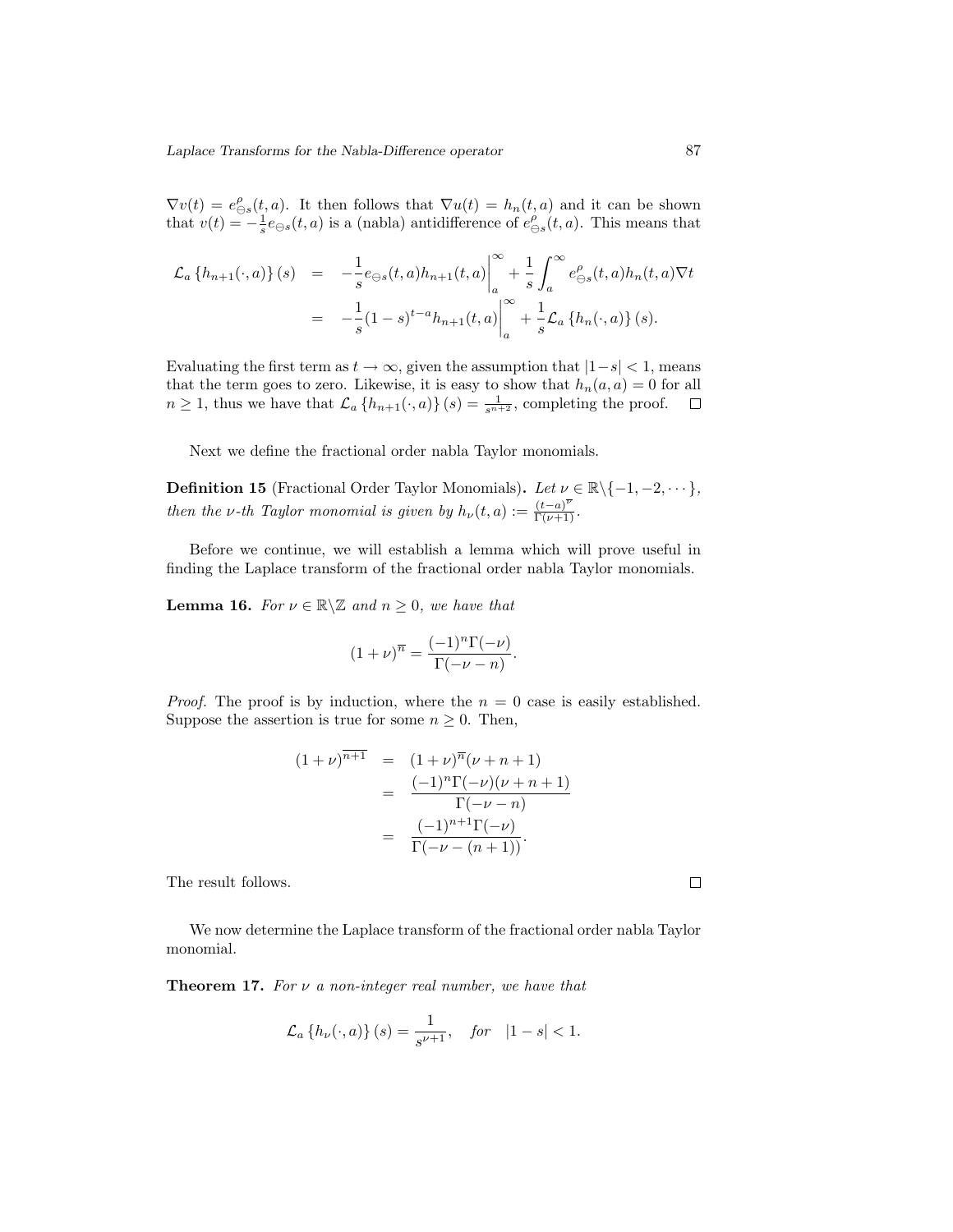Proof.

$$
\mathcal{L}_a \{ h_\nu(\cdot, a) \} (s) = \sum_{k=1}^{\infty} (1-s)^{k-1} h_\nu(a+k, a)
$$
  
\n
$$
= \sum_{k=1}^{\infty} (1-s)^{k-1} \frac{\Gamma(k+\nu)}{\Gamma(k)\Gamma(\nu+1)}
$$
  
\n
$$
= \sum_{k=0}^{\infty} (1-s)^k \frac{(1+\nu)^{\overline{k}}}{\Gamma(k+1)}
$$
  
\n
$$
= \sum_{k=0}^{\infty} (-(1-s))^k \frac{\Gamma(-\nu)}{\Gamma(k+1)\Gamma(-\nu-k)}
$$
 (by Lemma 16)  
\n
$$
= \sum_{k=0}^{\infty} {\binom{-(\nu+1)}{k}} (- (1-s))^k
$$
  
\n
$$
= \frac{1}{s^{\nu+1}}
$$
 (by the Generalized Binomial Theorem)

From the results of Theorems 14 and 17, we state the following corollary:

Corollary 18. For  $\nu \in \mathbb{R} \setminus \{-1, -2, -3, \dots\}$ , we have that

$$
\mathcal{L}_a\left\{h_\nu(\cdot,a)\right\}(s) = \frac{1}{s^{\nu+1}}, \quad \text{for} \quad |1-s| < 1.
$$

## 6 Convolution

We are now ready to investigate one of the most important properties in solving initial-value fractional nabla difference equations: convolution. This definition is motivated by the desire to express the fractional nabla sums and fractional nabla differences as convolutions of arbitrary functions and Taylor monomials. As a consequence, the resulting properties that stem from this definition are in fact consistent with the standard convolution.

**Definition 19.** For  $f, g : \mathbb{N}_a \to \mathbb{R}$  and all  $t \in \mathbb{N}_{a+1}$ , we define the convolution of f and g by

$$
(f * g)(t) := \int_a^t f(t - \rho(s) + a)g(s)\nabla s.
$$

**Theorem 20.** Let  $\nu \in \mathbb{R} \setminus \{0, -1, -2, \dots\}$  and  $f : \mathbb{N}_a \to \mathbb{R}$ , then

$$
\nabla_a^{-\nu} f(t) = (h_{\nu-1}(\cdot, a) * f(\cdot))(t).
$$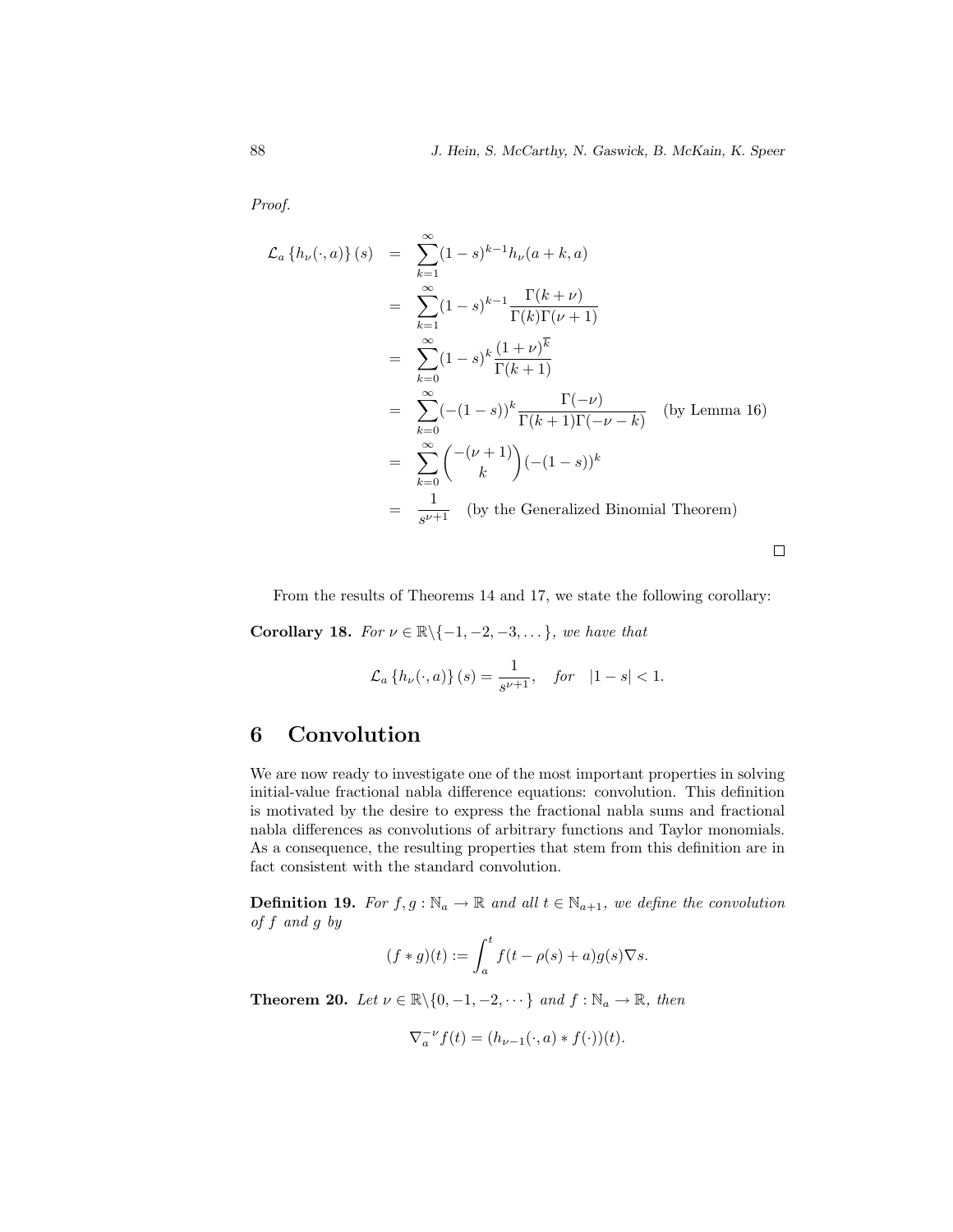Proof.

$$
(h_{\nu-1}(\cdot, a) * f(\cdot))(t) = \int_a^t h_{\nu-1}(t - \rho(s) + a, a) f(s) \nabla s
$$
  

$$
= \frac{1}{\Gamma(\nu)} \int_a^t (t - \rho(s))^{\nu-1} f(s) \nabla s
$$
  

$$
= \nabla_a^{-\nu} f(t).
$$

**Theorem 21** (Convolution Theorem). For  $f, g : \mathbb{N}_a \to \mathbb{R}$ , we have that

$$
\mathcal{L}_a \left\{ f * g \right\}(s) = \mathcal{L}_a \left\{ f \right\}(s) \mathcal{L}_a \left\{ g \right\}(s).
$$

Proof.

$$
\mathcal{L}_{a} \{f * g\} (s) = \sum_{k=1}^{\infty} (1-s)^{k-1} (f * g)(a+k)
$$
  
\n
$$
= \sum_{k=1}^{\infty} (1-s)^{k-1} \sum_{r=a+1}^{a+k} f(a+k-\rho(r)+a)g(r)
$$
  
\n
$$
= \sum_{k=1}^{\infty} \sum_{r=1}^{k} (1-s)^{k-1} f(k-\rho(r)+a)g(r+a)
$$
  
\n
$$
= \sum_{r=1}^{\infty} \sum_{k=r}^{\infty} (1-s)^{k-1} f(k-\rho(r)+a)g(r+a)
$$
  
\n
$$
= \sum_{r=1}^{\infty} (1-s)^{r-1} g(r+a) \sum_{k=1}^{\infty} (1-s)^{k-1} f(k+a)
$$
  
\n
$$
= \mathcal{L}_{a} \{g\} (s) \mathcal{L}_{a} \{f\} (s).
$$

 $\Box$ 

With the above result and the uniqueness of the Laplace transform, it follows that the convolution product is commutative and associative.

# 7 Further Properties of the Laplace Transform

The focus of this section will be to establish many of the properties of the Laplace transform that will be useful in solving initial-value problems for fractional nabla difference equations.

**Theorem 22** (Transformation of Fractional Sums). For  $f : \mathbb{N}_a \to \mathbb{R}$  and  $\nu \in \mathbb{N}$  $\mathbb{R}^+$ , we have that  $\mathcal{L}_a \left\{ \nabla_a^{-\nu} f \right\}(s) = \frac{1}{s^{\nu}} \mathcal{L}_a \left\{ f \right\}(s)$ .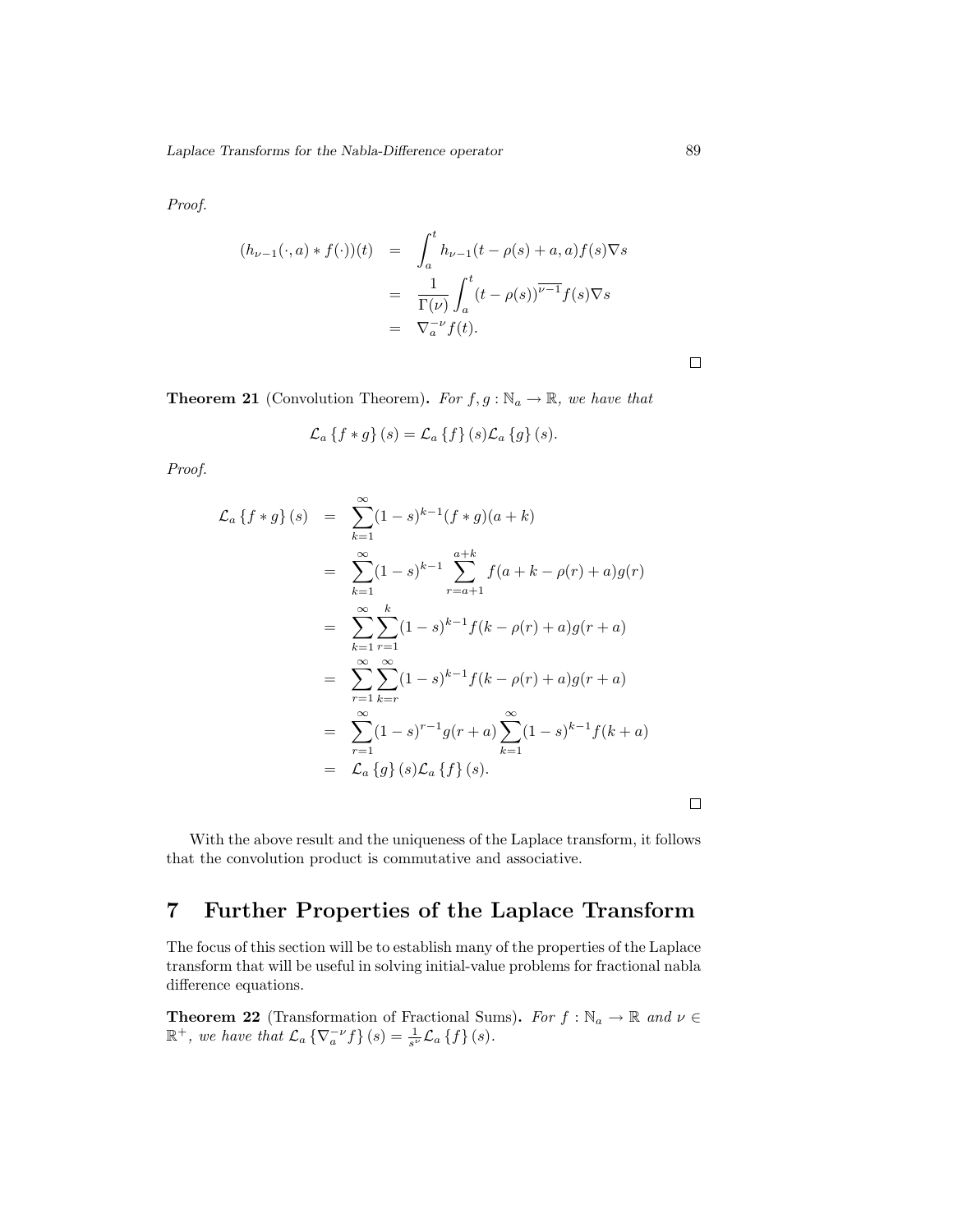$\Box$ 

Proof.

$$
\mathcal{L}_a \left\{ \nabla_a^{-\nu} f \right\}(s) = \mathcal{L}_a \left\{ h_{\nu-1}(\cdot, a) * f \right\}(s)
$$
  
=  $\mathcal{L}_a \left\{ h_{\nu-1}(\cdot, a) \right\}(s) \mathcal{L}_a \left\{ f \right\}(s)$   
=  $\frac{1}{s^{\nu}} \mathcal{L}_a \left\{ f \right\}(s).$ 

Note that in the special case when  $\nu$  is a positive integer, this result is consistent with the standard Laplace transform of multiple integration. We want to establish similar properties for fractional differences; however, we must first establish integer-order difference properties. While this will be easily generalized for an arbitrary integer, this will not be the case for arbitrary values of  $\nu$ . In this way, we will then only consider fractional differences of order  $\nu$ , where  $\nu \in (0,1)$ . First we find the Laplace transform of integer order nabla differences.

**Theorem 23** (Transform of Nabla Difference). For  $f : \mathbb{N}_a \to \mathbb{R}$ , we have that

$$
\mathcal{L}_{a+1} \{ \nabla f \} (s) = s \mathcal{L}_{a+1} \{ f \} (s) - f(a+1).
$$

Proof.

$$
\mathcal{L}_{a+1} \{ \nabla f \} (s) = \sum_{k=1}^{\infty} (1-s)^{k-1} \nabla f(a+1+k)
$$
  
\n
$$
= \sum_{k=1}^{\infty} (1-s)^{k-1} \left( f(a+1+k) - f(a+k) \right)
$$
  
\n
$$
= \mathcal{L}_{a+1} \{ f \} (s) - \sum_{k=0}^{\infty} (1-s)^k f(a+1+k)
$$
  
\n
$$
= \mathcal{L}_{a+1} \{ f \} (s) - f(a+1) - (1-s) \sum_{k=1}^{\infty} (1-s)^{k-1} f(a+1+k)
$$
  
\n
$$
= \mathcal{L}_{a+1} \{ f \} (s) (1 - (1-s)) - f(a+1)
$$
  
\n
$$
= s\mathcal{L}_{a+1} \{ f \} (s) - f(a+1).
$$

We can then generalize this result for an arbitrary number of nabla differences.

**Theorem 24** (Transform of  $n^{th}$ -Order Nabla Difference). For  $f : \mathbb{N}_a \to \mathbb{R}$ , we have that

$$
\mathcal{L}_{a+n} \left\{ \nabla^n f \right\}(s) = s^n \mathcal{L}_{a+n} \left\{ f \right\}(s) - \sum_{k=1}^n s^{n-k} \nabla^{k-1} f(a+n).
$$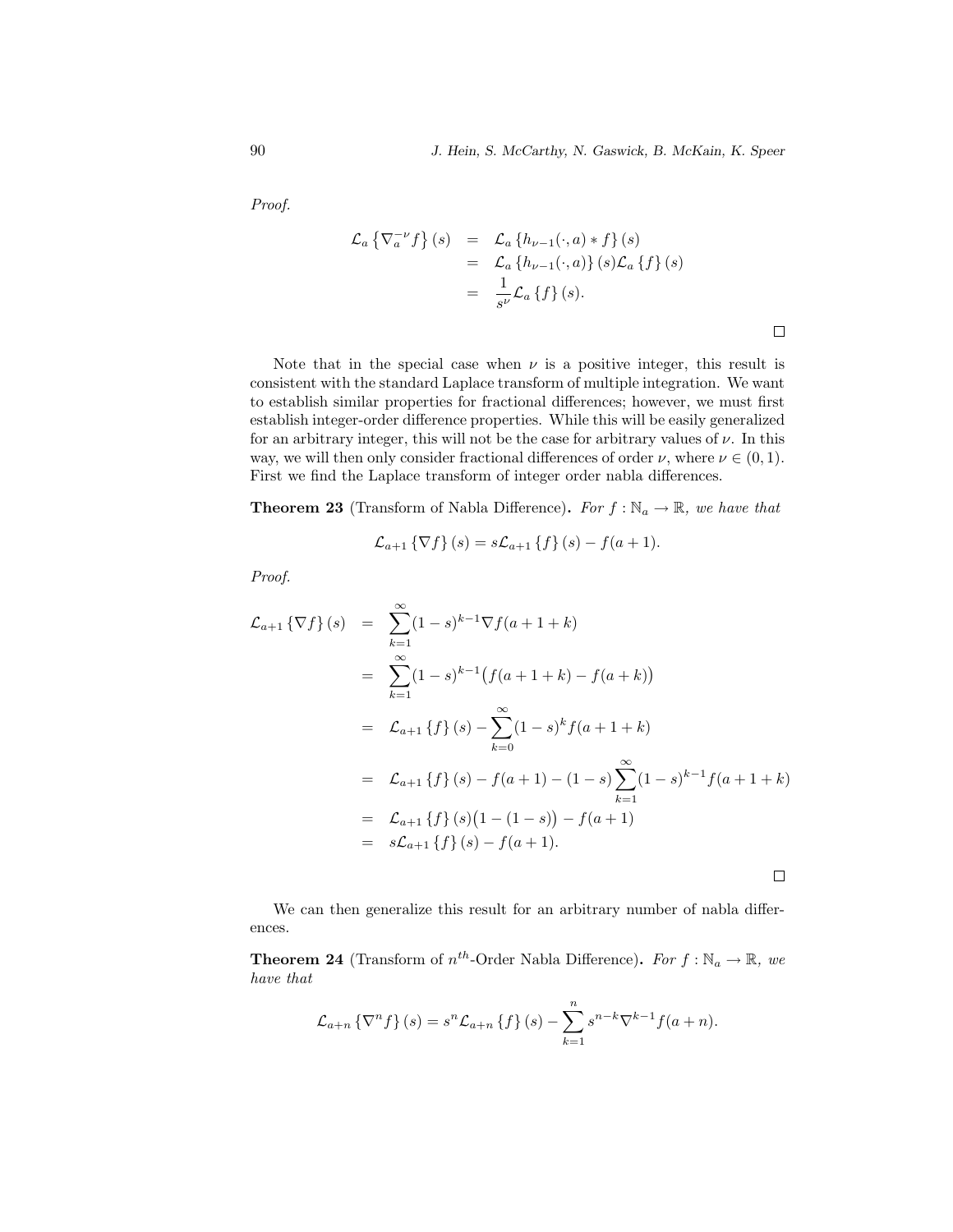*Proof.* The result follows from induction on  $n$  with the previous theorem as a base case. The inductive step is omitted.  $\Box$ 

We next want to find the Laplace transform of a  $\nu^{th}$  order difference where  $0 < \nu < 1$ . First, however, a useful lemma will be necessary.

**Lemma 25** (Shifting Lemma). Given  $f : \mathbb{N}_a \to \mathbb{R}$ , we have

$$
\mathcal{L}_{a+1} \left\{ f \right\} (s) = \frac{1}{1-s} \mathcal{L}_a \left\{ f \right\} (s) - \frac{1}{1-s} f(a+1).
$$

Proof.

$$
\frac{1}{1-s}\mathcal{L}_a\{f\}(s) = \frac{1}{1-s}\sum_{k=1}^{\infty} (1-s)^{k-1}f(a+k)
$$

$$
= \frac{1}{1-s}f(a+1) + \sum_{k=1}^{\infty} (1-s)^{k-1}f(a+k+1)
$$

$$
= \frac{1}{1-s}f(a+1) + \mathcal{L}_{a+1}\{f\}(s).
$$

The desired result follows from this form.

With this, we are ready to provide the general form of the Laplace transform of a  $\nu^{th}$  order,  $0 < \nu < 1$ , fractional order difference.

**Theorem 26.** Given  $f : \mathbb{N}_a \to \mathbb{R}$  and  $0 < \nu < 1$ , then for  $t \in \mathbb{N}_{a+1}$ , we have

$$
\mathcal{L}_{a+1} \left\{ \nabla_a^{\nu} f \right\} (s) = s^{\nu} \mathcal{L}_{a+1} \left\{ f \right\} (s) - \frac{1 - s^{\nu}}{1 - s} f(a+1).
$$

Proof. Consider the following:

$$
\mathcal{L}_{a+1} \left\{ \nabla_a^{\nu} f \right\} (s) = \mathcal{L}_{a+1} \left\{ \nabla \nabla_a^{-(1-\nu)} f \right\} (s)
$$
  

$$
= s \mathcal{L}_{a+1} \left\{ \nabla_a^{-(1-\nu)} \right\} (s) - \nabla_a^{-(1-\nu)} f(a+1).
$$

The last line follows from Theorem 23. Furthermore, we observe that

$$
\nabla_a^{-(1-\nu)} f(a+1) = f(a+1),
$$

and by an application of Lemma 25, we have that

$$
\mathcal{L}_{a+1} \left\{ \nabla_a^{\nu} f \right\}(s) = s \left( \frac{1}{1-s} \mathcal{L}_a \left\{ \nabla_a^{-(1-\nu)} f \right\}(s) - \frac{1}{1-s} f(a+1) \right) - f(a+1)
$$
  
= 
$$
\frac{s^{\nu}}{1-s} \mathcal{L}_a \left\{ f \right\}(s) - \frac{1}{1-s} f(a+1) \quad \text{(by Theorem 22)}.
$$

Applying Lemma 25 again and simplifying, we end up with the desired result. $\Box$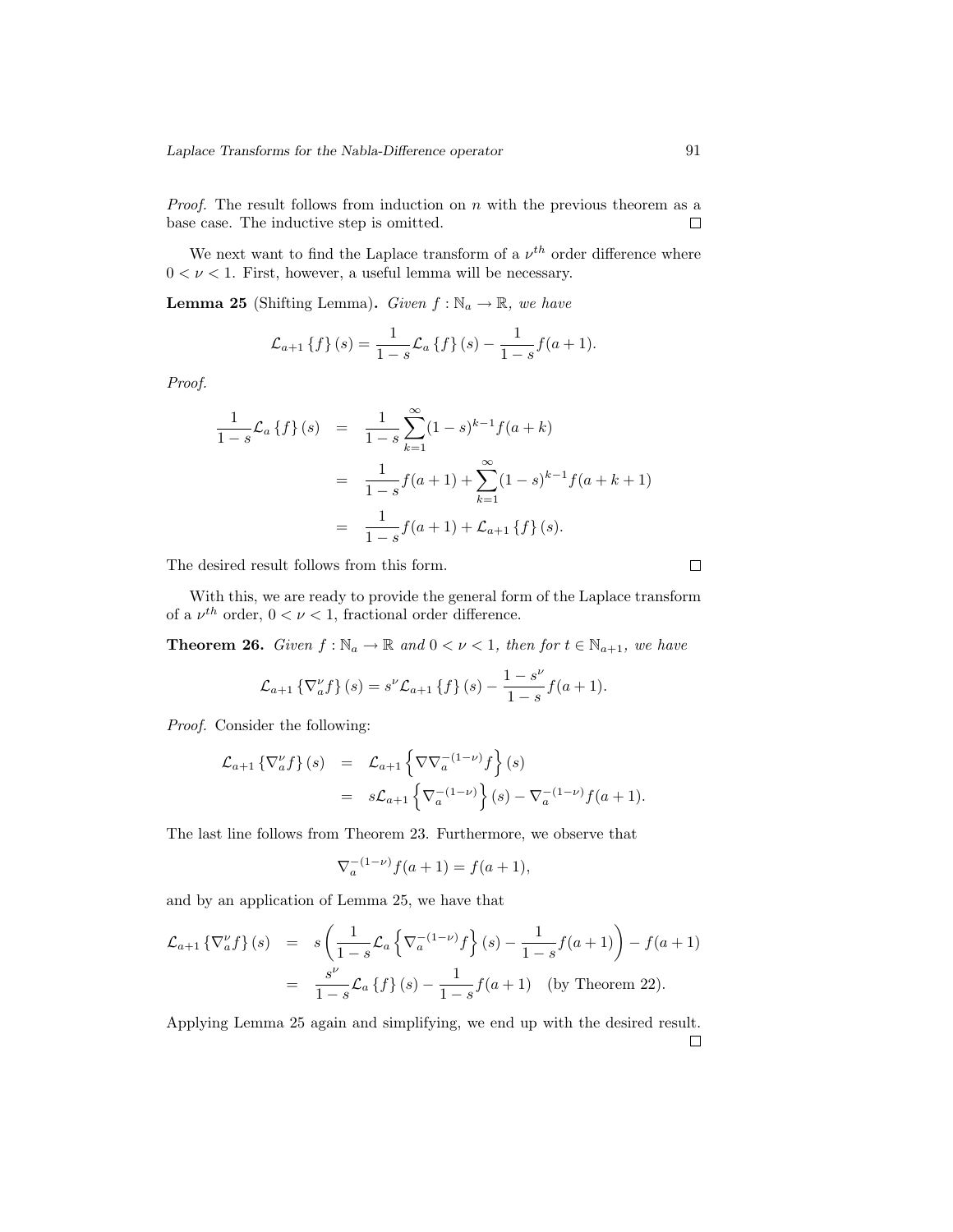### 8 Generalized Power Rule

Equation (3) gives us a way to evaluate integer-order nabla differences. It fails, however, to give us a means in which to evaluate fractional ordered nabla sums and nabla differences of  $(t-a)^{\overline{\mu}}$  terms. The previous section now gives us the means in which to generalize the power rule quickly and efficiently. A direct proof of this result is very tedious.

**Theorem 27** (Generalized Power Rule). Let  $\nu \in \mathbb{R}^+$  and  $\mu \in \mathbb{R}$  such that  $\mu$ and  $\nu + \mu$  are not negative integers, then for  $t \in \mathbb{N}_a$  we have

(i) 
$$
\nabla_a^{-\nu} (t-a)^{\overline{\mu}} = \left(\frac{\Gamma(\mu+1)}{\Gamma(\mu+\nu+1)}\right) (t-a)^{\overline{\mu+\nu}},
$$
  
\n(ii)  $\nabla_a^{\nu} (t-a)^{\overline{\mu}} = \left(\frac{\Gamma(\mu+1)}{\Gamma(\mu-\nu+1)}\right) (t-a)^{\overline{\mu-\nu}}.$ 

Proof. We will first establish the result for (i), after which (ii) will follow. Consider the following:

$$
\mathcal{L}_a \left\{ \nabla_a^{-\nu} h_\mu(\cdot, a) \right\} (s) = \frac{1}{s^{\nu}} \mathcal{L}_a \left\{ h_\mu(\cdot, a) \right\} (s)
$$

$$
= \frac{1}{s^{\nu + \mu + 1}}
$$

$$
= \mathcal{L}_a \left\{ h_{\nu + \mu}(\cdot, a) \right\} (s).
$$

By Definition 15 and the linearity of the Laplace transform, (i) holds for  $t \in$  $\mathbb{N}_{a+1}$ . Observing that for  $t = a$  the stated equality holds, hence (i) follows for all  $t \in \mathbb{N}_a$ .

Now for (ii), choose N such that  $N - 1 < \nu \leq N$  and consider the following:

$$
\nabla_a^{\nu}(t-a)^{\overline{\mu}} = \nabla^N \nabla_a^{-(N-\nu)}(t-a)^{\overline{\mu}}
$$
  
= 
$$
\frac{\Gamma(\mu+1)}{\Gamma(\mu+N-\nu+1)} \nabla^N(t-a)^{\overline{\mu+N-\nu}}.
$$

The last line follows from (i). Applying the generalized power rule for integerorder differences and the definition of the rising factorial, (ii) follows.  $\Box$ 

### 9 Mittag-Leffler Function

We begin this section by proving that the exponential function as described by Defintion 7 can be written as an infinite sum of Taylor monomials (this is just the Taylor series of  $e_p(t, a)$ ). From this result, we will define the Mittag-Leffler function, thereby generalizing the exponential function, and then determine its Laplace transform.

**Theorem 28.** For  $|p| < 1$ , we have that  $e_p(t, a) = \sum_{k=0}^{\infty} p^k h_k(t, a)$  for  $t \in \mathbb{N}_a$ .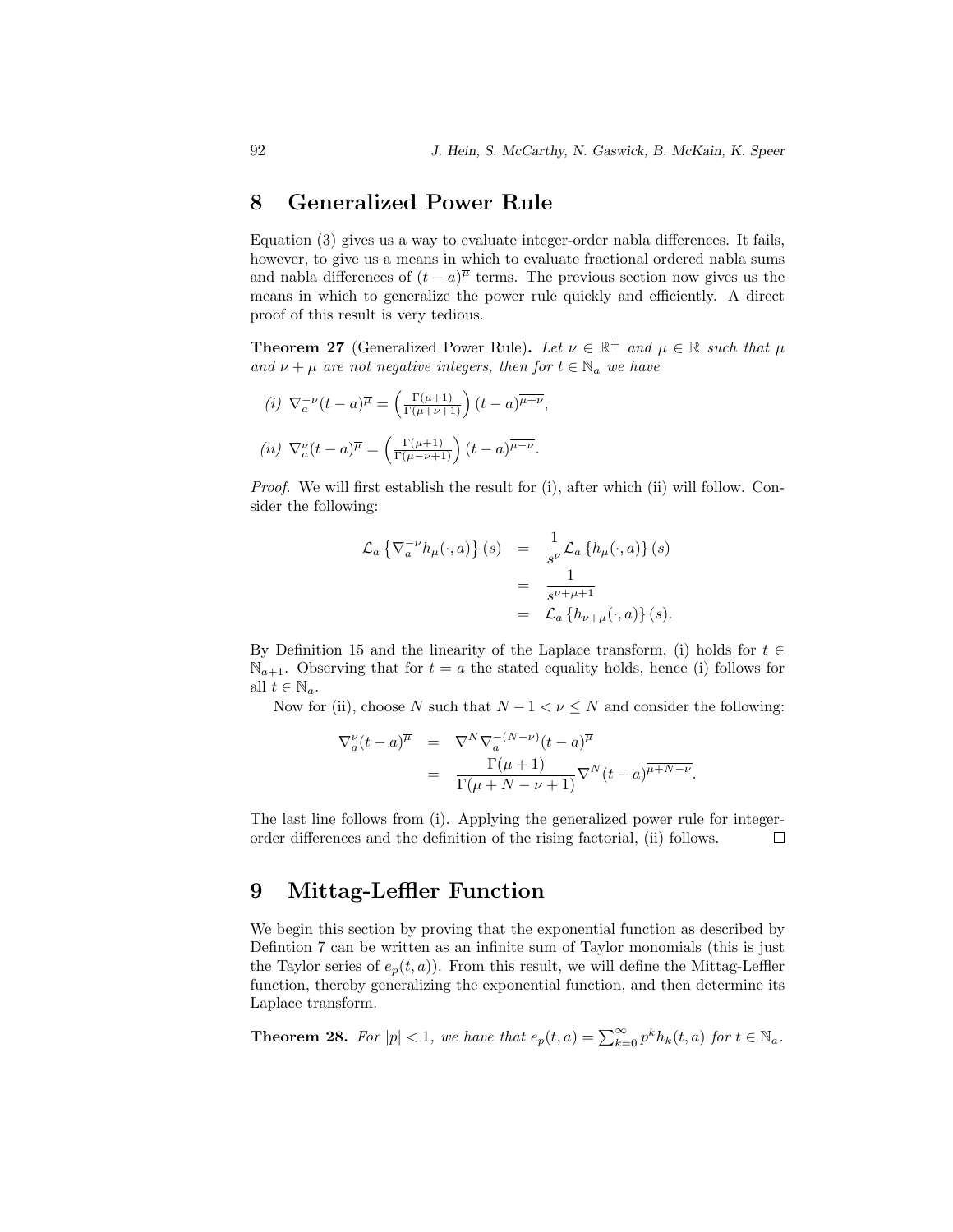*Proof.* We will show that  $e_p(t, a)$  and  $\sum_{k=0}^{\infty} p^k h_k(t, a)$  have the same Laplace transform. In order to ensure convergence, we restrict the transform domain such that  $|s| < |p|, |1 - s| < 1$ , and  $|1 - s| < |1 - p|$ . First, we determine the Laplace transform of the exponential function as follows:

$$
\mathcal{L}_a \{e_p(\cdot, a)\} (s) = \sum_{k=1}^{\infty} (1-s)^{k-1} (1-p)^{-k}
$$

$$
= \frac{1}{1-p} \sum_{k=0}^{\infty} \left(\frac{1-s}{1-p}\right)^k = \frac{1}{s-p}.
$$

Next, we have

$$
\mathcal{L}_a \left\{ \sum_{k=0}^{\infty} p^k h_k(\cdot, a) \right\} (s) = \sum_{k=0}^{\infty} p^k \mathcal{L}_a \left\{ h_k(\cdot, a) \right\} (s)
$$

$$
= \frac{1}{s} \sum_{k=0}^{\infty} \left( \frac{p}{s} \right)^k = \frac{1}{s - p}.
$$

Finally,  $e_p(a, a) = 1$  by definition, and  $\sum_{k=0}^{\infty} p^k h_k(a, a) = 1$  since  $p^0 h_0(a, a) = 1$ and  $p^k h_k(a, a) = 0$  for  $k \ge 1$ . Therefore, we obtain the desired result on  $\mathbb{N}_a$ .

Next we define the Mittag-Leffler function, which is a generalization of the exponential function  $e_p(t, a)$ .

**Definition 29** (Mittag-Leffler Function). For  $|p| < 1$ ,  $\alpha > 0$ ,  $\beta \in \mathbb{R}$ , and  $t \in \mathbb{N}_a$ , we define the Mittag-Leffler function to be

$$
E_{p,\alpha,\beta}(t,a) := \sum_{k=0}^{\infty} p^k h_{\alpha k+\beta}(t,a).
$$

As desired, by taking  $\alpha = 1$  and  $\beta = 0$ , we obtain  $e_p(t, a)$ , so this function does indeed generalize our exponential function. We will now determine the Laplace transform of the Mittag-Leffler function.

**Theorem 30.** For  $|p| < 1$ ,  $\alpha > 0$ ,  $\beta \in \mathbb{R}$ ,  $|1 - s| < 1$ , and  $|s^{\alpha}| > |p|$ , we have

$$
\mathcal{L}_a\left\{E_{p,\alpha,\beta}(\cdot,a)\right\}(s) = \frac{s^{\alpha-\beta-1}}{s^{\alpha}-p}.
$$

Proof.

$$
\mathcal{L}_{a} \{ E_{p,\alpha,\beta}(\cdot,a) \} (s) = \sum_{k=0}^{\infty} p^{k} \mathcal{L}_{a} \{ h_{\alpha k+\beta}(\cdot,a) \} (s)
$$

$$
= \frac{1}{s^{\beta+1}} \sum_{k=0}^{\infty} \left( \frac{p}{s^{\alpha}} \right)^{k}
$$

$$
= \frac{s^{\alpha-\beta-1}}{s^{\alpha}-p}.
$$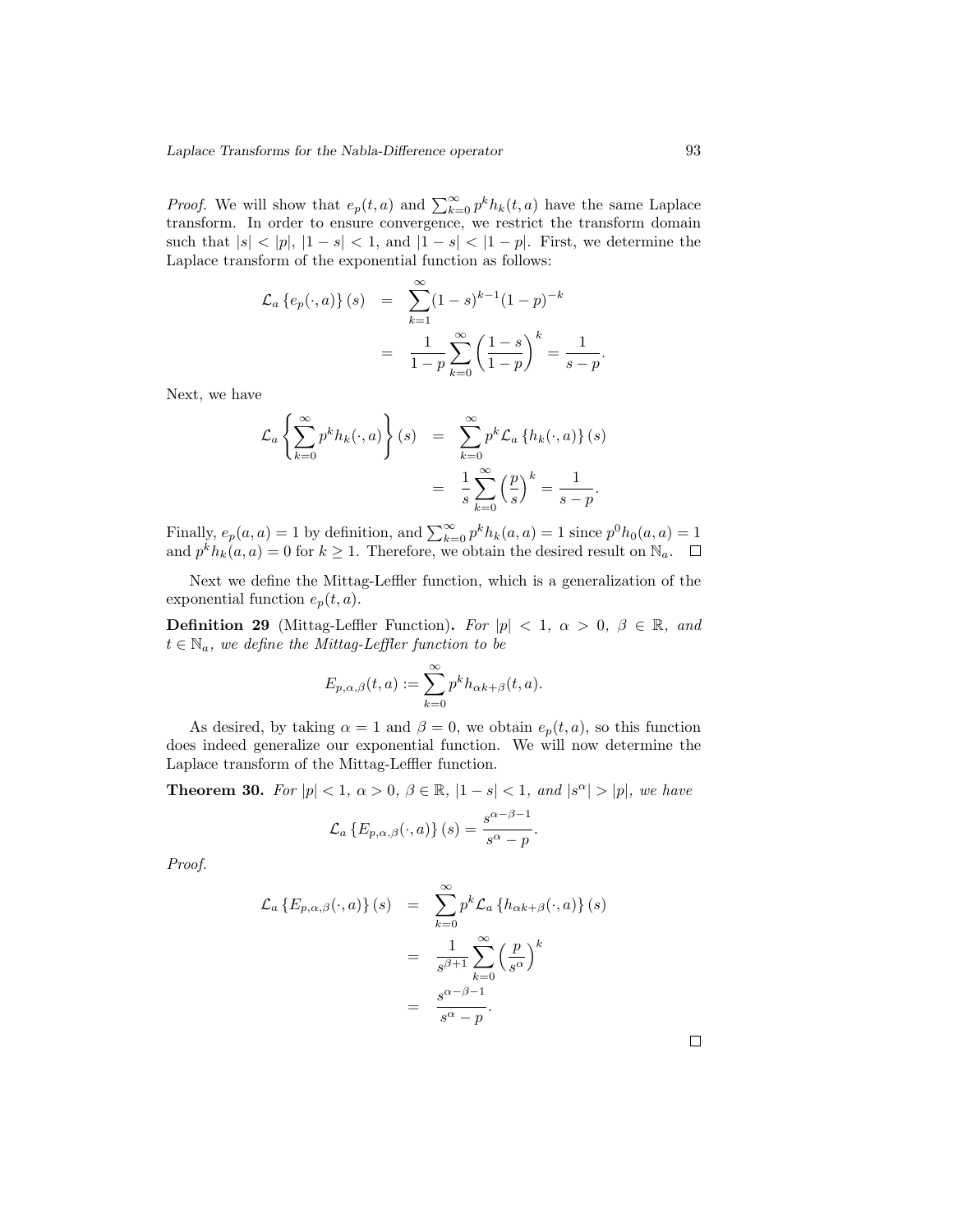#### 10 General Solutions to Initial-Value Problems

We will now consider a general  $\nu^{th}$  order fractional nabla initial-value problem and give a formula for its solution,  $0 < \nu < 1$ .

**Theorem 31** (Variation of Constants). Let  $f, g : \mathbb{N}_a \to \mathbb{R}$  and  $0 < \nu < 1$ . Then, for  $t \in \mathbb{N}_{a+1}$ , the fractional initial-value problem

$$
\begin{cases} \nabla_a^{\nu} f(t) + cf(t) = g(t), & t \in \mathbb{N}_{a+1}, \quad |c| < 1 \\ f(a+1) = A, & A \in \mathbb{R} \end{cases}
$$

has the solution

$$
f(t) = (E_{-c,\nu,\nu-1}(\cdot,a)*g(\cdot))(t) + (A(c+1) - g(a+1))E_{-c,\nu,\nu-1}(t,a).
$$

*Proof.* We begin by taking the Laplace transform of both sides, starting at  $a+1$ . Applying Theorem 26, we end up with

$$
(s^{\nu}+c)\mathcal{L}_{a+1}\left\{f\right\}(s)-A\left(\frac{1-s^{\nu}}{1-s}\right)=\mathcal{L}_{a+1}\left\{g\right\}(s).
$$

Using the Lemma 25, distributing the  $s^{\nu} + c$  term, canceling the  $(1 - s)^{-1}$  term on both sides of the equation, and solving for  $\mathcal{L}_a \{f\}(s)$ , we have

$$
\mathcal{L}_{a} \{f\} (s) = \frac{1}{s^{\nu} + c} \Big( \mathcal{L}_{a} \{g\} (s) - g(a+1) + A(c+1) \Big)
$$
  
= 
$$
\mathcal{L}_{a} \{E_{-c,\nu,\nu-1}(\cdot,a)\} (s) \Big( \mathcal{L}_{a} \{g\} (s) - g(a+1) + A(c+1) \Big)
$$
  
= 
$$
\mathcal{L}_{a} \{ (E_{-c,\nu,\nu-1} * g) + (A(c+1) - g(a+1)) E_{-c,\nu,\nu-1} \} (s).
$$

This implies that

$$
f(t) = (E_{-c,\nu,\nu-1}(\cdot,a) * g(\cdot))(t) + (A(c+1) - g(a+1))E_{-c,\nu,\nu-1}(t,a)
$$
  

$$
t \in \mathbb{N}_{a+1}.
$$

for  $t \in \mathbb{N}_{a+1}$ .

Supposing that  $c = 0$  in the above fractional initial-value problem, we have the following corollary.

Corollary 32. Let  $f, g : \mathbb{N}_a \to \mathbb{R}$  and  $0 < \nu < 1$ . Then, for  $t \in \mathbb{N}_{a+1}$ , the fractional initial-value problem

$$
\begin{cases} \nabla_a^{\nu} f(t) = g(t), & t \in \mathbb{N}_{a+1} \\ f(a+1) = A, & A \in \mathbb{R} \end{cases}
$$

has the solution

$$
f(t) = \nabla_a^{-\nu} g(t) + (A - g(a+1))h_{\nu-1}(t, a).
$$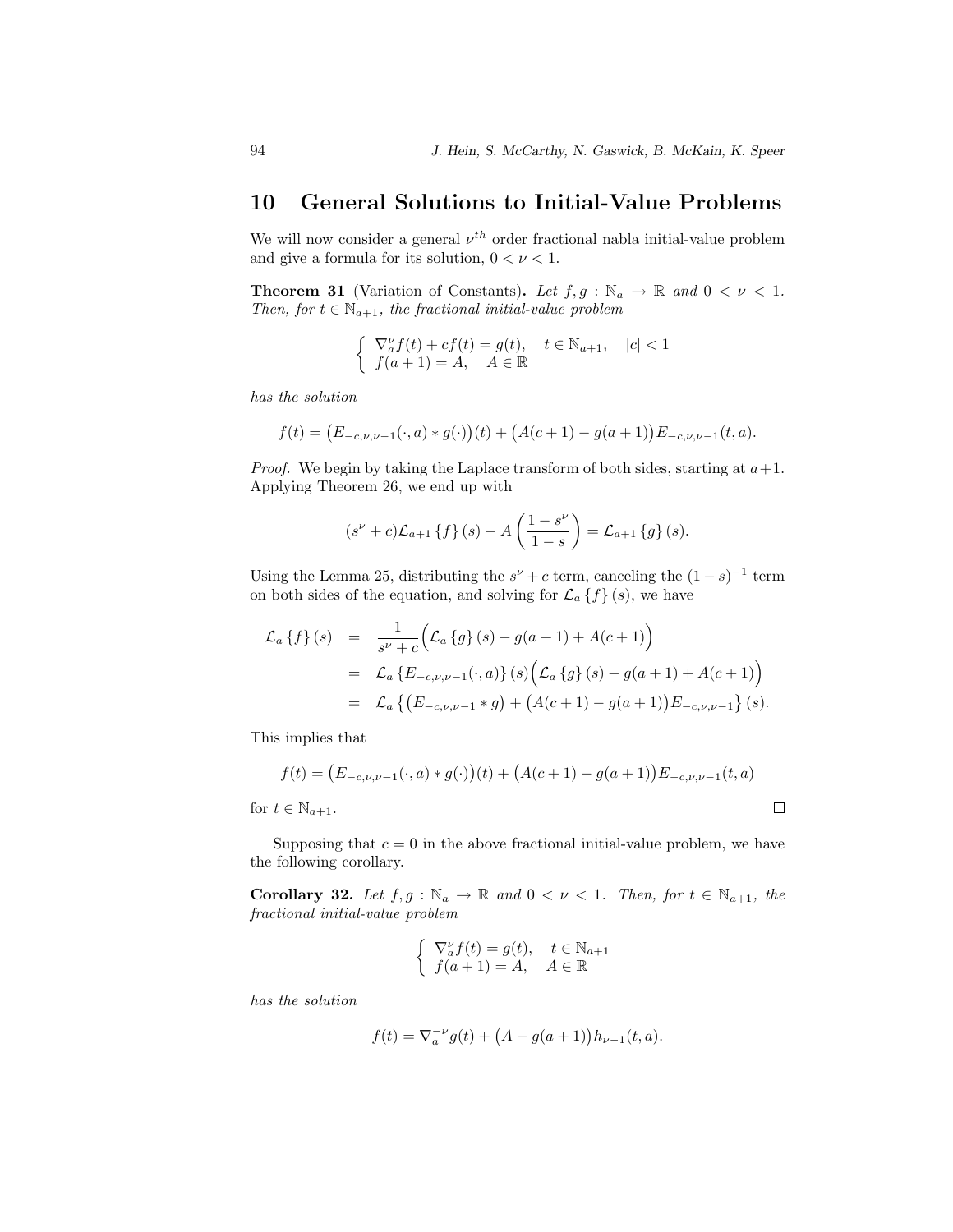Proof. First, we observe that

$$
E_{0,\nu,\nu-1}(t,a) = \sum_{k=0}^{\infty} 0^k h_{\nu k+\nu-1}(t,a).
$$

All but the  $k = 0$  term are zero, which means that  $E_{0,\nu,\nu-1}(t, a) = h_{\nu-1}(t, a)$ . Finally, we have  $(E_{0,\nu,\nu-1}(\cdot,a)*g(\cdot))(t) = (h_{\nu-1}(\cdot,a)*g(\cdot))(t) = \nabla_a^{-\nu}g(t)$ by Theorem 20. From this, the stated solution to the initial-value problem follows.  $\Box$ 

Acknowledgement The authors would like to thank NSF (Grant number: DMS-1004766) for their support.

#### References

- [1] F. M. Atici and P. W. Eloe, Two-point boundary value problems for finite fractional difference equations, Journal of Difference Equations and Appl. doi: 10.1080/10236190903029241.
- [2] F. M. Atici and P. W. Eloe, Fractional q-Calculus on a Time Scale, J. Nonlinear Mathematical Physics. 14 3 (2007) 333–344.
- [3] F. M. Atici and P. W. Eloe, A transform method in discrete fractional calculus, International Journal of Difference Equations, 2 2 (2007) 165– 176.
- [4] F. M. Atici and P. W. Eloe, Initial value problems in discrete fractional calculus, Proc. Amer. Math. Soc. 137 3 (2009) 981–989.
- [5] F. M. Atici and P. W. Eloe, Discrete fractional calculus with the Nabla Operator, Electronic J. Qual. Theory Diff. Equ. 1 (2009) 1–12.
- [6] M. Bohner and G. Guseinov, The h-Laplace and q-Laplace transforms, J. Math. Anal. Appl. 365 (2010) 75–92.
- [7] M. Bohner and A. Peterson, Dynamic Equation on Time Scales: An Introduction with Applications, Birkhäuser, Boston, 2001.
- [8] M. Bohner and A. Peterson, Editors, Advances in Dynamic Equations on Time Scales, Birkhäuser, Boston, 2003.
- [9] C. S. Goodrich, Solutions to a discrete right-focal boundary value problem, Int. J. Difference Equ. **5** (2010), 195-216.
- [10] C. S. Goodrich, Continuity of solutions to discrete fractional initial value problems, Comput. Math. Appl. 59 (2010) 3489–3499.
- [11] C. S. Goodrich, Some new existence results for fractional difference equations, *Int. J. Dyn. Syst. Differ. Equ.* **3** (2011) 145–162.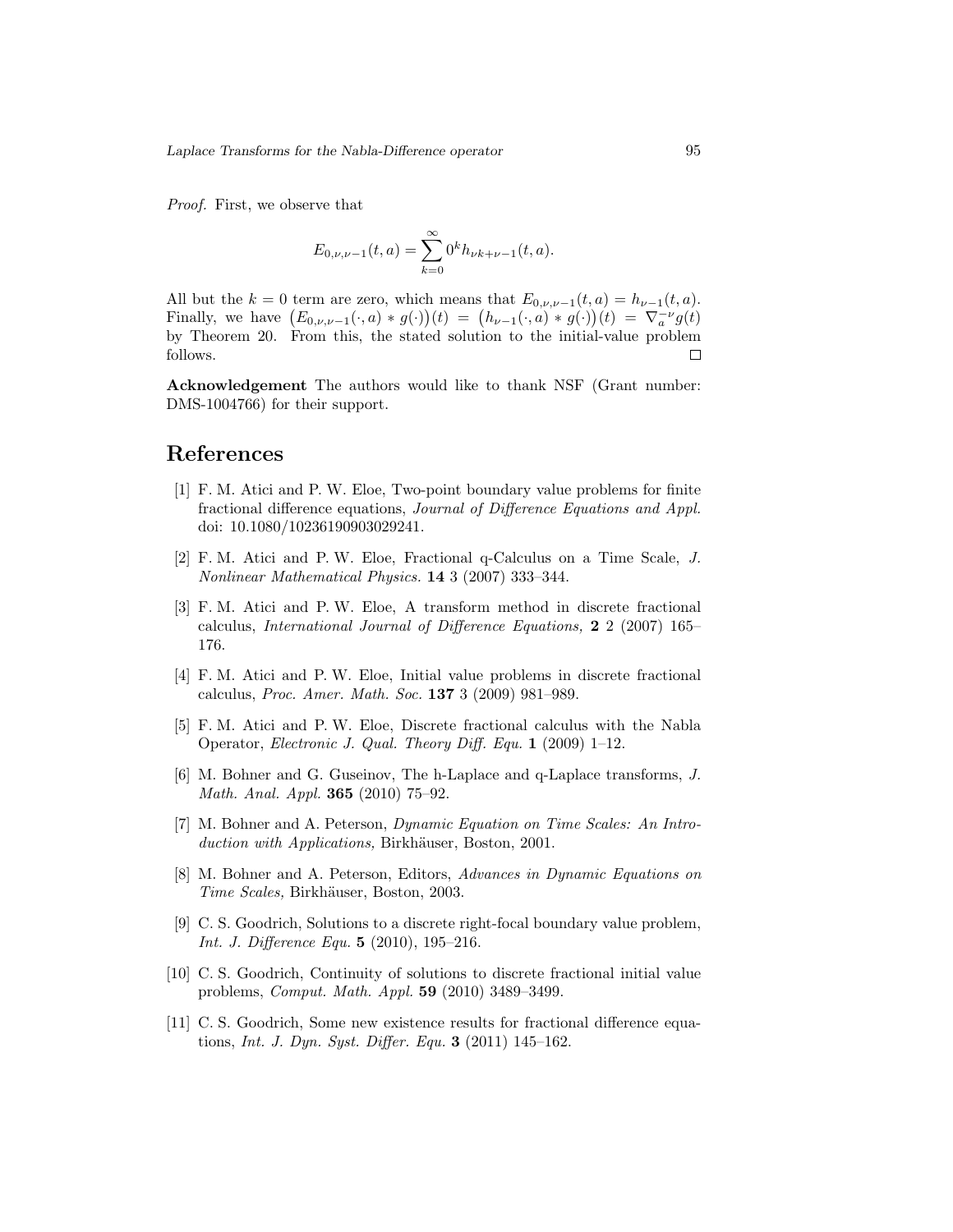- [12] C. S. Goodrich, On a discrete fractional three-point boundary value problem, J. Difference Equ. Appl. doi: 10.1080/10236198.2010.503240
- [13] C. S. Goodrich, A comparison result for a discrete fractional boundary value problem with general boundary conditions, Int. J. Difference Equ. 6 (2011), in press.
- [14] C. S. Goodrich, Existence and uniqueness of solutions to a fractional difference equation with nonlocal conditions, Comput. Math. Appl. 61 (2011) 191–202.
- [15] C. S. Goodrich, On positive solutions to nonlocal fractional and integerorder difference equations, Appl. Anal. Discrete Math. 5 (2011) 122–132.
- [16] C. S. Goodrich, Existence of a positive solution to a system of discrete fractional boundary value problems, *Appl. Math. Comput.* **217** (2011) 4740– 4753.
- [17] C. S. Goodrich, Existence of a positive solution to a first-order p-Laplacian BVP on a time scale, Nonlinear Anal. 74 (2011) 1926–1936.
- [18] H. Gray and N. Zhang, On a new definition of the fractional difference, *Mathematics of Computation* **50** (182) (1988) 513-529.
- [19] M. Holm, Sum and difference compositions in discrete fractional calculus, CUBO Mathematical Journal, 13 (3), (2011).
- [20] M. Holm, Solutions to a discrete, fractional order, (N-1,1) boundary value problem, International Journal of Dynamical Systems and Differential Equations 3 (1-2) (2011) 267–287.
- [21] M. Holm, The Laplace transform in discrete fractional calculus, Computers and Mathematics with Applications (2011), DOI: 10.1016/j.camwa.2011.04.019.
- [22] W. Kelley and A. Peterson, Difference Equations: An Introduction with Applications, Second Edition. Harcourt/Academic Press 2001.
- [23] D. Knuth, Two notes on notation, American Mathematical Monthly 99 (1992) 403–422.
- [24] K. S. Miller and B. Ross, An introduction to the fractional calculus and fractional differential equations, John Wiley & Sons, Inc., New York, 1993.
- [25] K. S. Miller and B. Ross, Fractional Difference Calculus, Proceedings of the International Symposium on Univalent Functions, Fractional Calculus and their Applications, Nihon University, Koriyama, Japan, 1988 139–152.
- [26] J. D. Munkhammar, Fractional Calculus and the Taylor-Riemann Series, Rose-Hulman Undergraduate Mathematics Journal 6 (2005).